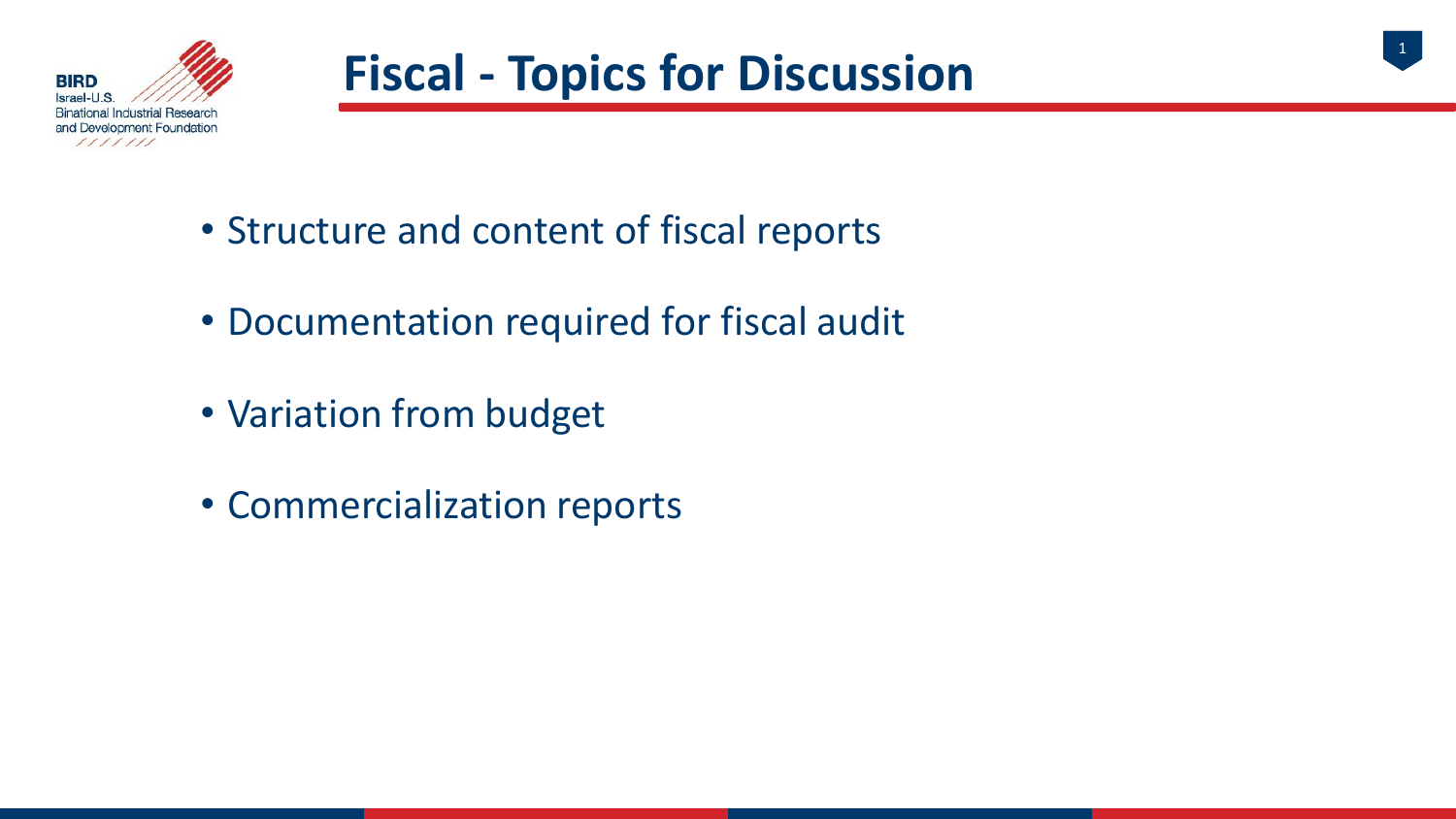

### **Structure of Fiscal Report**

- 1. Standard Cover Page
- 2. Direct labor
- 3. Equipment
- 4. Materials & supplies
- 5. Travel foreign and domestic
- 6. Subcontracts
- 7. Consultants
- 8. Other Expenses
- 9. General & Administration overhead
- 10. Total Expenditures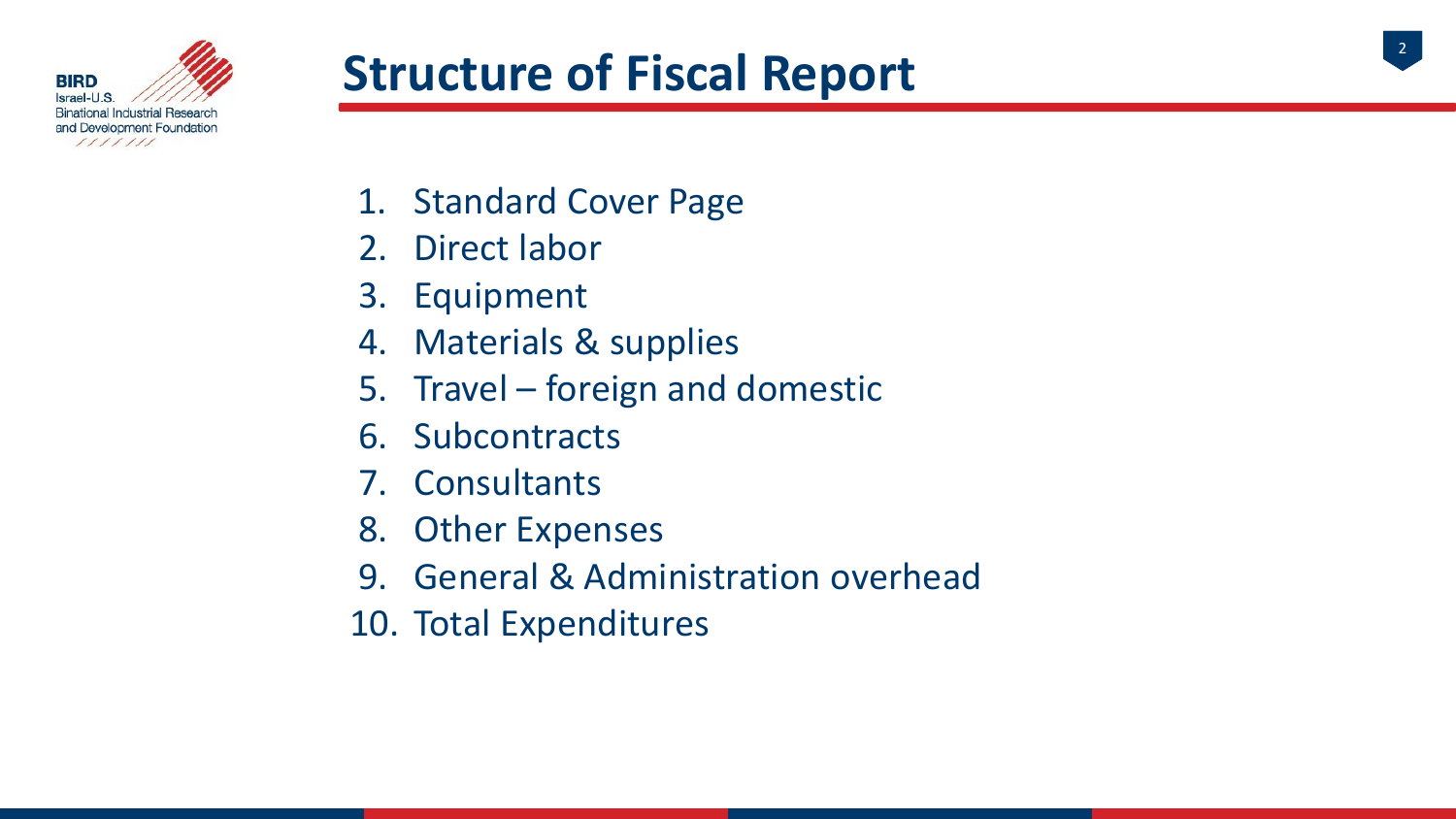



3

Fiscal Report - Standard Cover Page

(separate report required for each co.)

BIRD REF. NO.:

TO: ISRAEL-U.S. BINATIONAL INDUSTRIAL RESEARCH AND DEVELOPMENT FOUNDATION

| COMPANY NAME:                        |                              |
|--------------------------------------|------------------------------|
|                                      |                              |
| TYPE OF REPORT: (Interim; Final)     |                              |
|                                      |                              |
| REPORTING SEGMENT COVERED (dd/mm/w): | To:                          |
|                                      | From:                        |
|                                      |                              |
| PROJECT START DATE (dd/mm/yy):       | Number of months in segment: |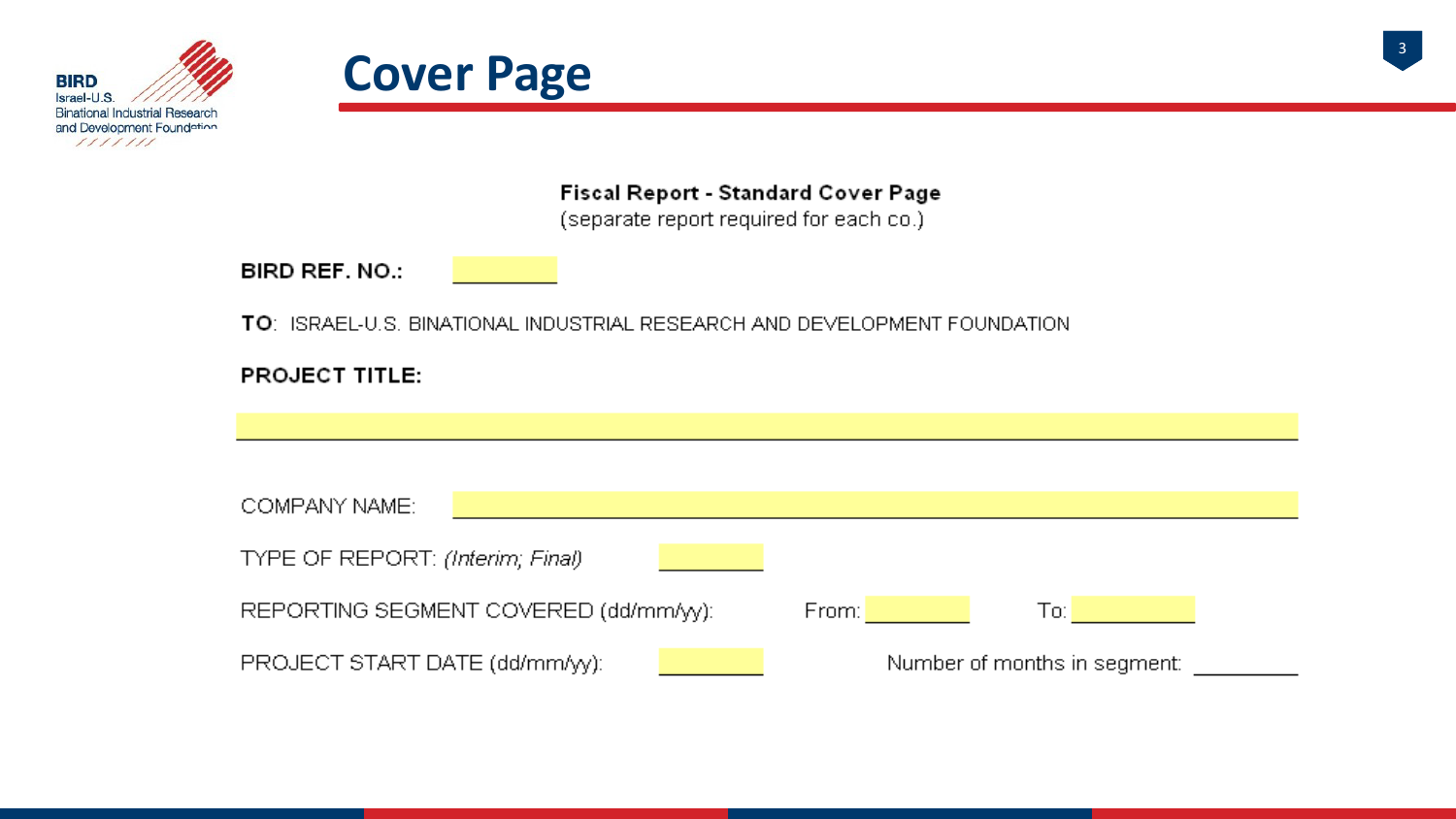

### **Cover Page (cont.)**

| <b>EXPENDITURE:</b>                         | \$ U.S. CUMULATIVE                                        | \$ U.S. TOTAL APPROVED      | Actual, as  |
|---------------------------------------------|-----------------------------------------------------------|-----------------------------|-------------|
|                                             | <b>ACTUAL</b>                                             | <b>BUDGET (per Annex A)</b> | % of Budget |
| <b>Direct Labor</b>                         |                                                           |                             |             |
| Overhead @ 25%                              |                                                           |                             |             |
| <b>Tot. Direct Labor</b>                    |                                                           |                             |             |
| Equipment (Purchased & Leased)              |                                                           |                             |             |
| <b>Materials &amp; Supplies</b>             |                                                           |                             |             |
| Foreign<br>Travel:<br>Domestic              |                                                           |                             |             |
| <b>Subcontracts</b>                         |                                                           |                             |             |
| Consultants                                 |                                                           |                             |             |
| Other Expenses                              |                                                           |                             |             |
| <b>Total Expenditures</b>                   |                                                           |                             |             |
| G&A @ 5%                                    |                                                           |                             |             |
| <b>Total Company Expenditure</b>            |                                                           |                             |             |
| <b>Budget for Current Reporting Segment</b> |                                                           |                             |             |
|                                             | Estimated Budget for Next Reporting Segment (if relevant) |                             |             |
|                                             | Updated Estimate of Total Budget (as shown in Proposal)   |                             |             |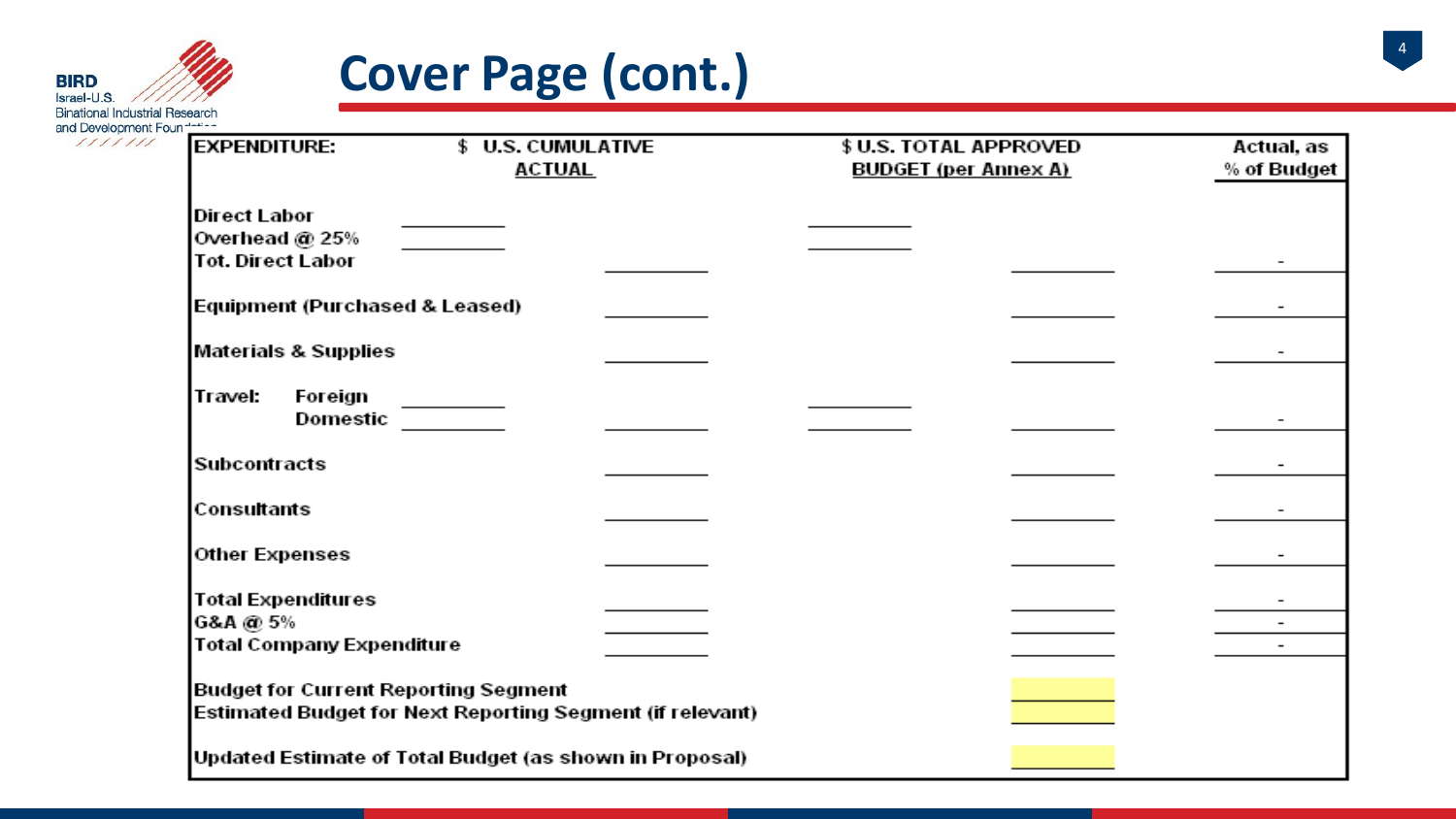

### **Cover Page (cont.)**

We confirm that this report is prepared from separate accounting records maintained for recording the entire project expenditures. The Project Manager's signature is his/her confirmation that all the listed items and expenditures were made by the company within the framework of the project.

#### Printed name and signature:

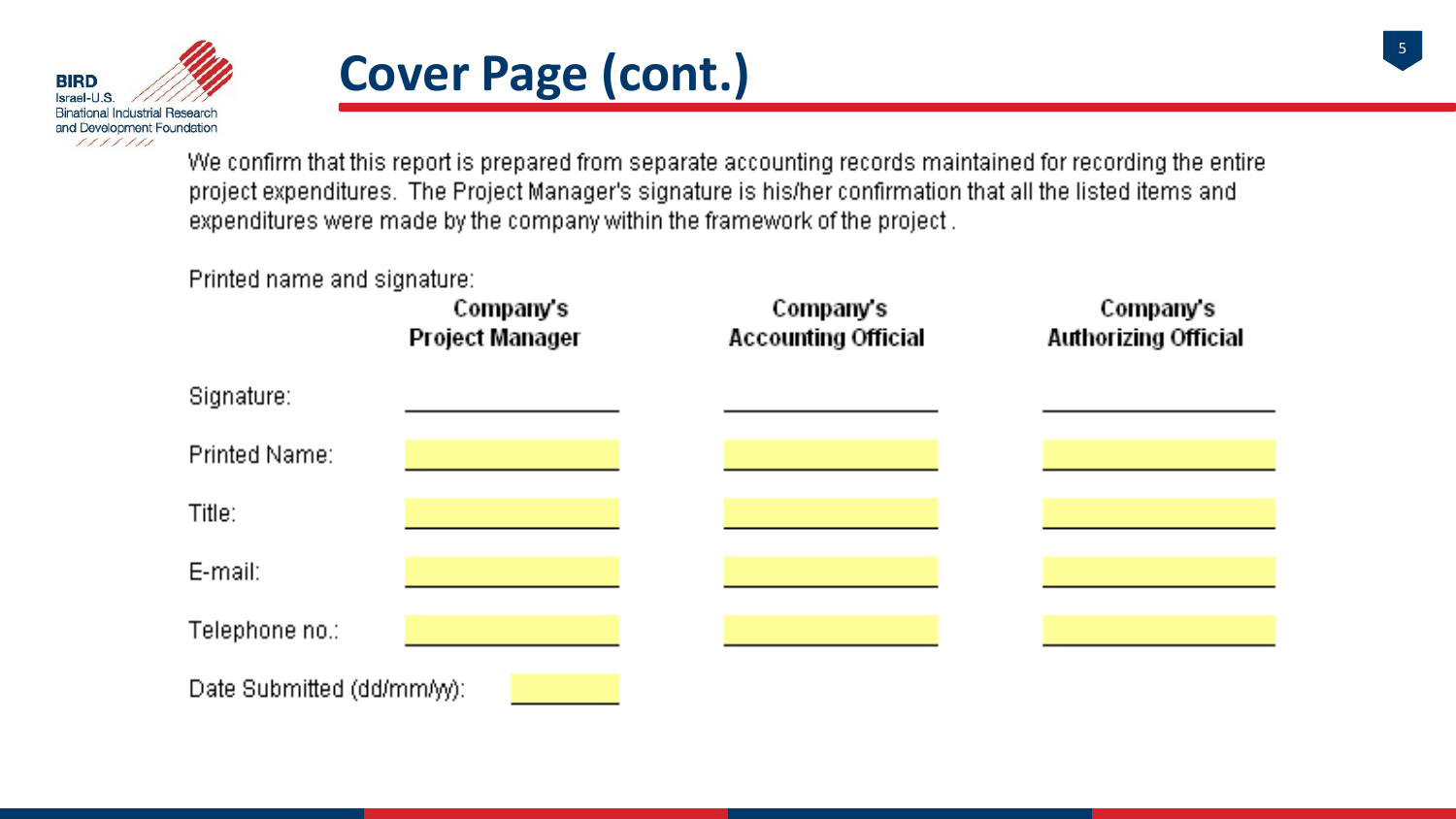



PROJECT NO.: Through: The reporting period from: Through: Number of months in segment:

|                  | THIS REPORTING SEGMENT |                                   |                          |               |                 |                |                |                |               |
|------------------|------------------------|-----------------------------------|--------------------------|---------------|-----------------|----------------|----------------|----------------|---------------|
|                  |                        | No.of months                      |                          | Gross         | Social          |                |                |                |               |
|                  |                        | during which $\frac{1}{6}$ Time * |                          | Salary        | <b>Benefits</b> | Total          | Total          | Cumulative     | Approved      |
| Name of Employee | Profession             | time was                          | on                       | during        | during          | Charged to     | Previously     | Total to date  | Contract      |
|                  |                        | spent on                          | Project                  | <b>Months</b> | Months          | Project        | Reported       |                | <b>Budget</b> |
|                  |                        | Project                           |                          | Worked        | Worked          |                |                |                |               |
|                  |                        |                                   | $\%$                     | \$            | \$              | \$             | \$             | $\$\$          | $\$\$         |
|                  |                        |                                   |                          |               |                 | $\blacksquare$ |                | $\blacksquare$ |               |
|                  |                        |                                   |                          |               |                 | $\sim$         |                | $\sim$         |               |
|                  |                        |                                   |                          |               |                 | $\blacksquare$ |                | $\blacksquare$ |               |
|                  |                        |                                   |                          |               |                 | $\sim$         |                | $\blacksquare$ |               |
|                  |                        |                                   |                          |               |                 | $\blacksquare$ |                | $\blacksquare$ |               |
|                  |                        |                                   |                          |               |                 | $\sim$         |                | $\sim$         |               |
|                  |                        |                                   |                          |               |                 | $\blacksquare$ |                | $\sim$         |               |
|                  |                        |                                   |                          |               |                 | $\blacksquare$ |                | $\blacksquare$ |               |
|                  |                        |                                   |                          |               |                 | $\sim$         |                | $\sim$         |               |
|                  |                        |                                   | <b>Total Expenditure</b> |               | \$              | $\blacksquare$ | $\blacksquare$ | $\sim$         |               |
|                  |                        |                                   | 25% Overhead             |               | S               | $\blacksquare$ | $\blacksquare$ | $\blacksquare$ |               |
|                  |                        |                                   | <b>TOTAL</b>             |               | \$              |                | $\blacksquare$ | $\blacksquare$ |               |

**I. DIRECT LABOR**

\* % time on project within number of months during which time was spent on project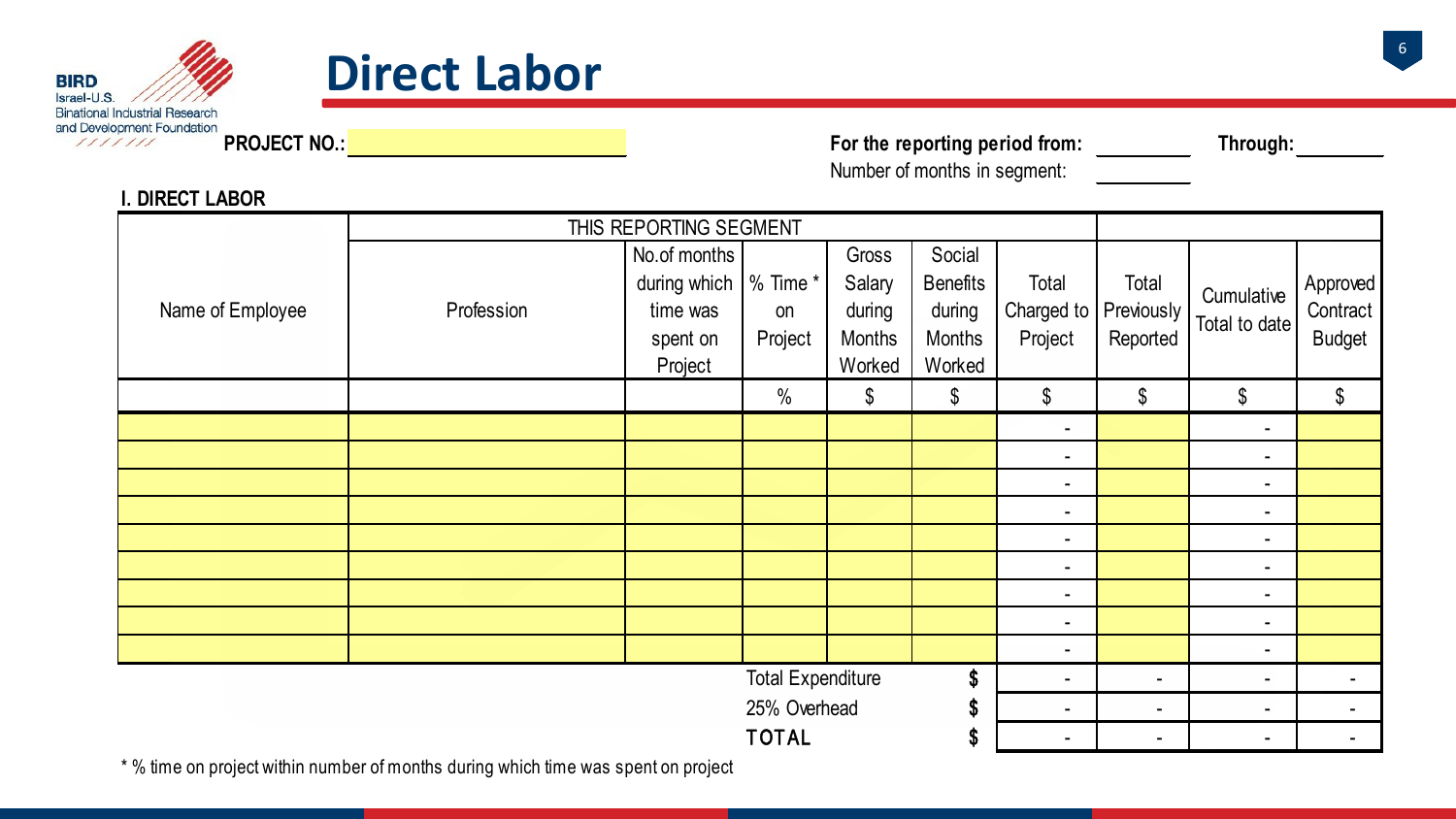



#### 1. Project No.

- ♦ name or number identifying project in company's records
- 2. Reporting segment
- 3. Employees
	- $\blacklozenge$  identify by name
	- ♦ NOT to be included corporate executives, secretarial staff, legal staff, administrative staff or staff engaged in selling activities; such expenses are included in the overhead allowance
- 4. Number of months
	- ♦ number of months during which employee worked on project during the reporting segment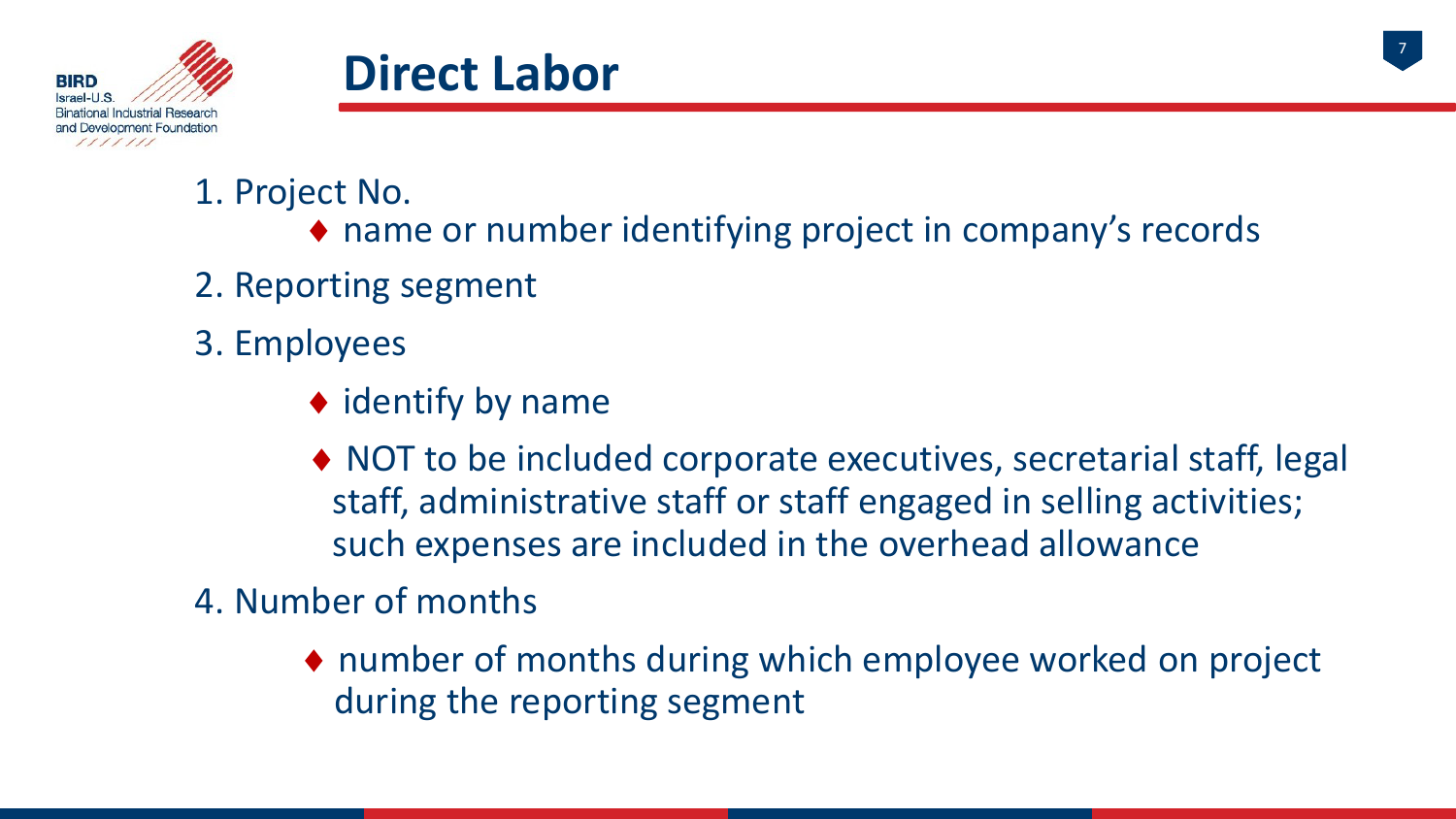

### **Direct Labor (cont.)**

5. Percentage time

- ◆ time on project during period (in item 4 above)
- $\bullet$  based on a project time monitoring system
- ♦ actual hours / total hours (incl. vacation and sick leave)
- 6. Gross salary
	- ♦ from payroll and relative to time worked
- 7. Social benefits
	- ♦ company's contribution
	- ♦ payroll taxes, pension etc. (incl. vacation accrued)
- 8. Maximum annual salary (incl. social benefits)
	- $\triangle$  Israel \$125,000  $\triangle$  U.S.A. \$175,000
	- (Applicable to projects approved on June 2021 on)

8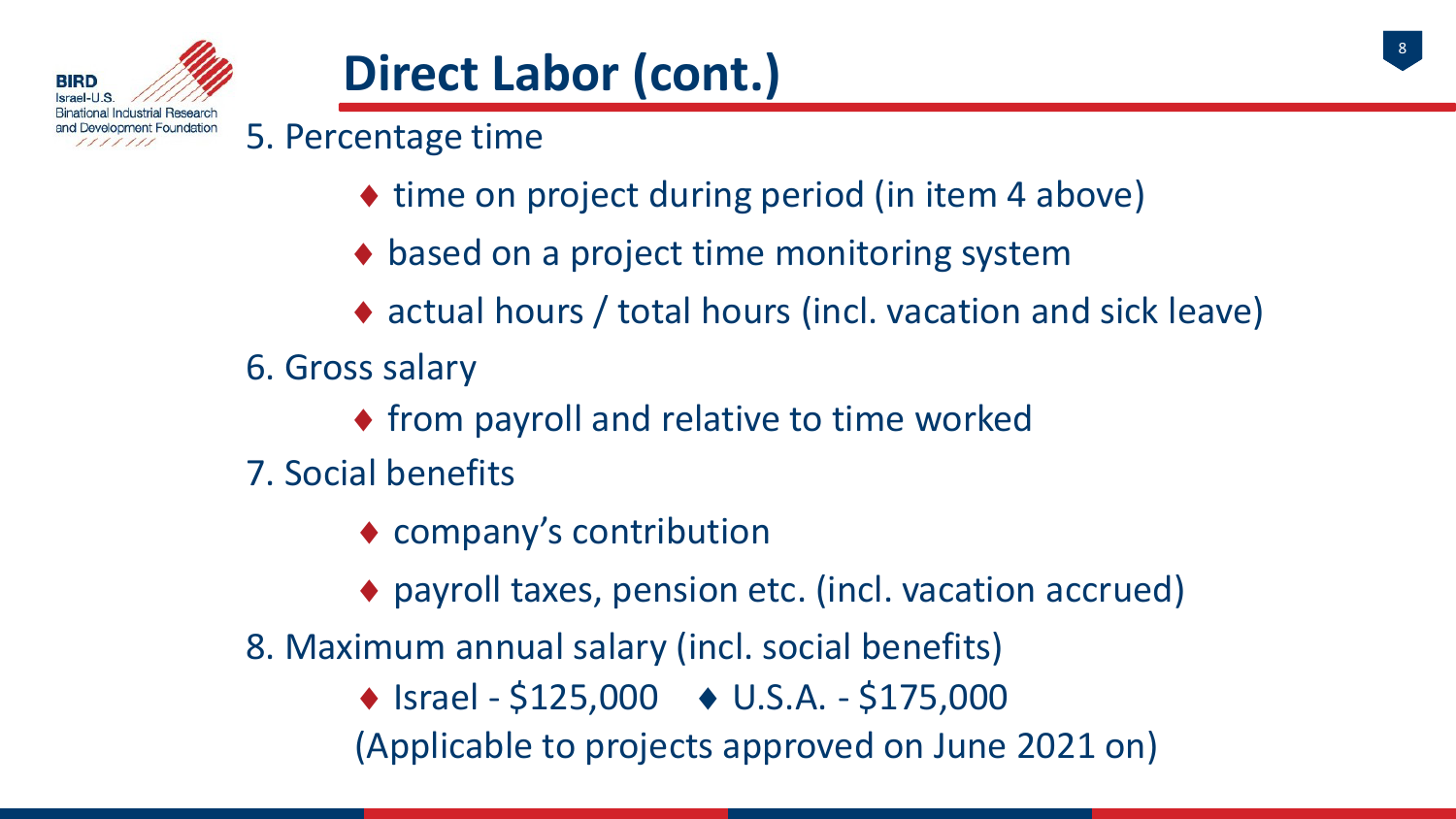



| Description of Equipment                                            | Date of<br>Purchase | Purchase<br>Price | Percentage<br>used on<br>Project | No. of months<br>used on<br><b>Project During</b><br>Segment | Total<br>Charged to Previously<br>Project | Total<br>Reported | Cumulative<br><b>Total to Date</b> | Approved<br>Contract<br><b>Budget</b> |
|---------------------------------------------------------------------|---------------------|-------------------|----------------------------------|--------------------------------------------------------------|-------------------------------------------|-------------------|------------------------------------|---------------------------------------|
|                                                                     | dd/mm/yy            | \$                | $\%$                             |                                                              | \$                                        | \$                | \$                                 | \$                                    |
|                                                                     |                     |                   |                                  |                                                              | $\overline{\phantom{a}}$                  |                   | $\blacksquare$                     |                                       |
|                                                                     |                     |                   |                                  |                                                              | $\overline{\phantom{a}}$                  |                   | $\blacksquare$                     |                                       |
|                                                                     |                     |                   |                                  |                                                              | $\overline{\phantom{a}}$                  |                   | $\blacksquare$                     |                                       |
|                                                                     |                     |                   |                                  |                                                              | -                                         |                   | ۰                                  |                                       |
|                                                                     |                     |                   |                                  |                                                              | -                                         |                   | -                                  |                                       |
|                                                                     |                     |                   |                                  |                                                              | -                                         |                   | -                                  |                                       |
|                                                                     |                     |                   |                                  |                                                              | -                                         |                   | -                                  |                                       |
|                                                                     |                     |                   |                                  |                                                              | $\overline{\phantom{a}}$                  |                   | $\blacksquare$                     |                                       |
|                                                                     |                     |                   |                                  |                                                              | $\tilde{\phantom{a}}$                     |                   | $\blacksquare$                     |                                       |
| $(*)$ The annual depreciation rate for all equipment types is 33.3% |                     |                   | <b>TOTAL</b>                     | ъ                                                            | ۰                                         |                   | ۰                                  |                                       |

#### **IIb. LEASED EQUIPMENT**

| <b>Leased Equipment Description</b> | Monthly<br>Lease<br>Cost | No. of<br>Units | Percentage<br>used on<br>Project | No. of months<br>used on<br>Project During<br>Segment | Total<br>Leasing<br>Cost | Total<br><b>Previously</b><br>Reported | Cumulative<br>Total to date | Approved<br>Contract<br><b>Budget</b> |
|-------------------------------------|--------------------------|-----------------|----------------------------------|-------------------------------------------------------|--------------------------|----------------------------------------|-----------------------------|---------------------------------------|
|                                     | \$/unit/mo               |                 | %                                |                                                       |                          |                                        |                             |                                       |
|                                     |                          |                 |                                  |                                                       |                          |                                        | $\overline{\phantom{a}}$    |                                       |
|                                     |                          |                 |                                  |                                                       | -                        |                                        |                             |                                       |
|                                     |                          |                 | <b>TOTAL</b>                     |                                                       | $\sim$                   | $\blacksquare$                         | $\overline{\phantom{0}}$    |                                       |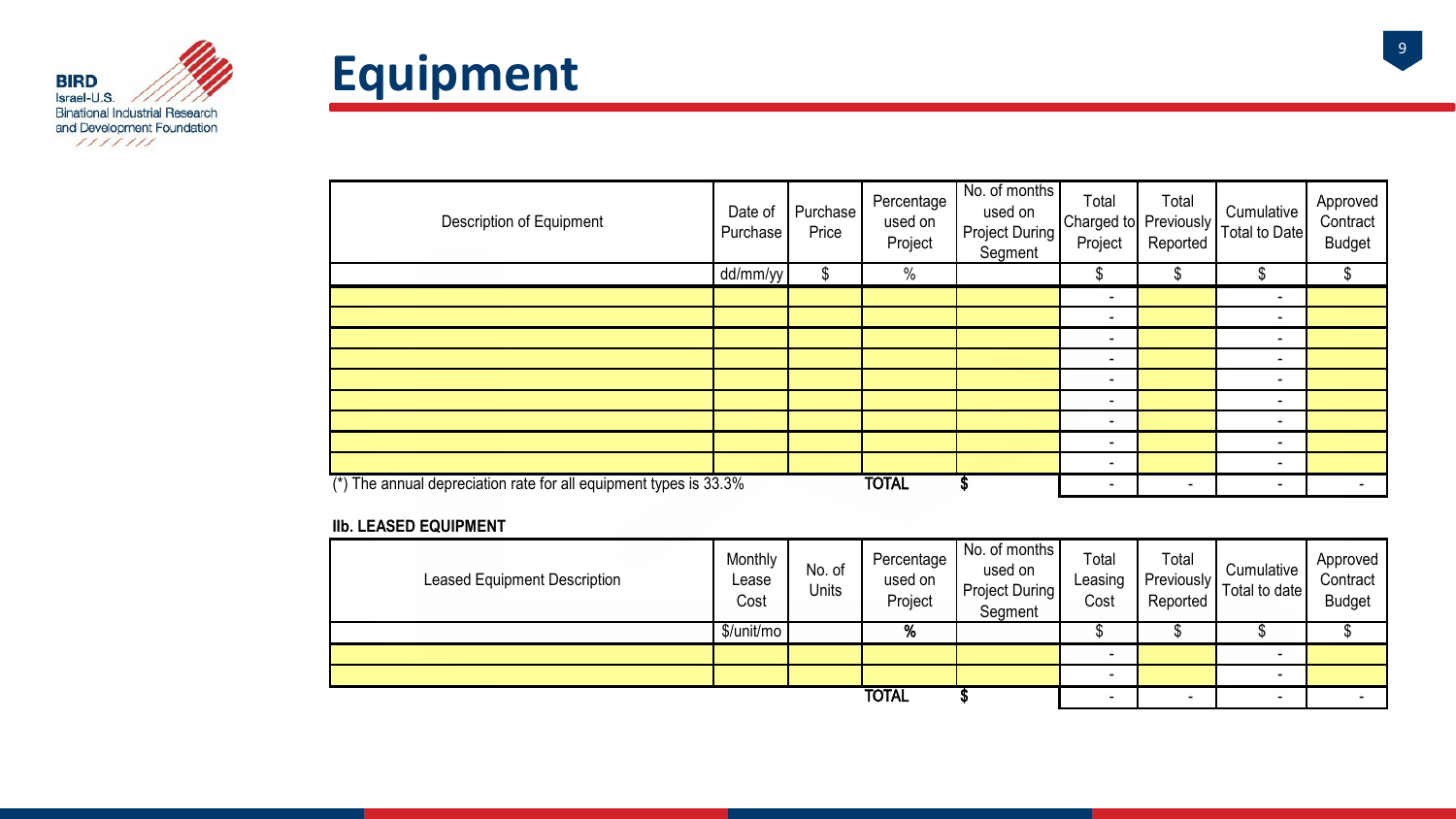



- 1. Recognize
	- ♦ depreciation or leasing costs
- 2. Itemize in report each item should be specified in budget
	- ♦ date of purchase or commencement of lease
	- ◆ purchase price
	- ♦ percentage used on project
	- ♦ months used on project during segment
	- ◆ depreciation rate %
- 3. Documentation
	- ♦ proof related to project (invoice, purchase order, etc.)
	- ◆ signed authorization by project manager
	- ♦ proof of payment
	- ♦ all documentation must be available for auditing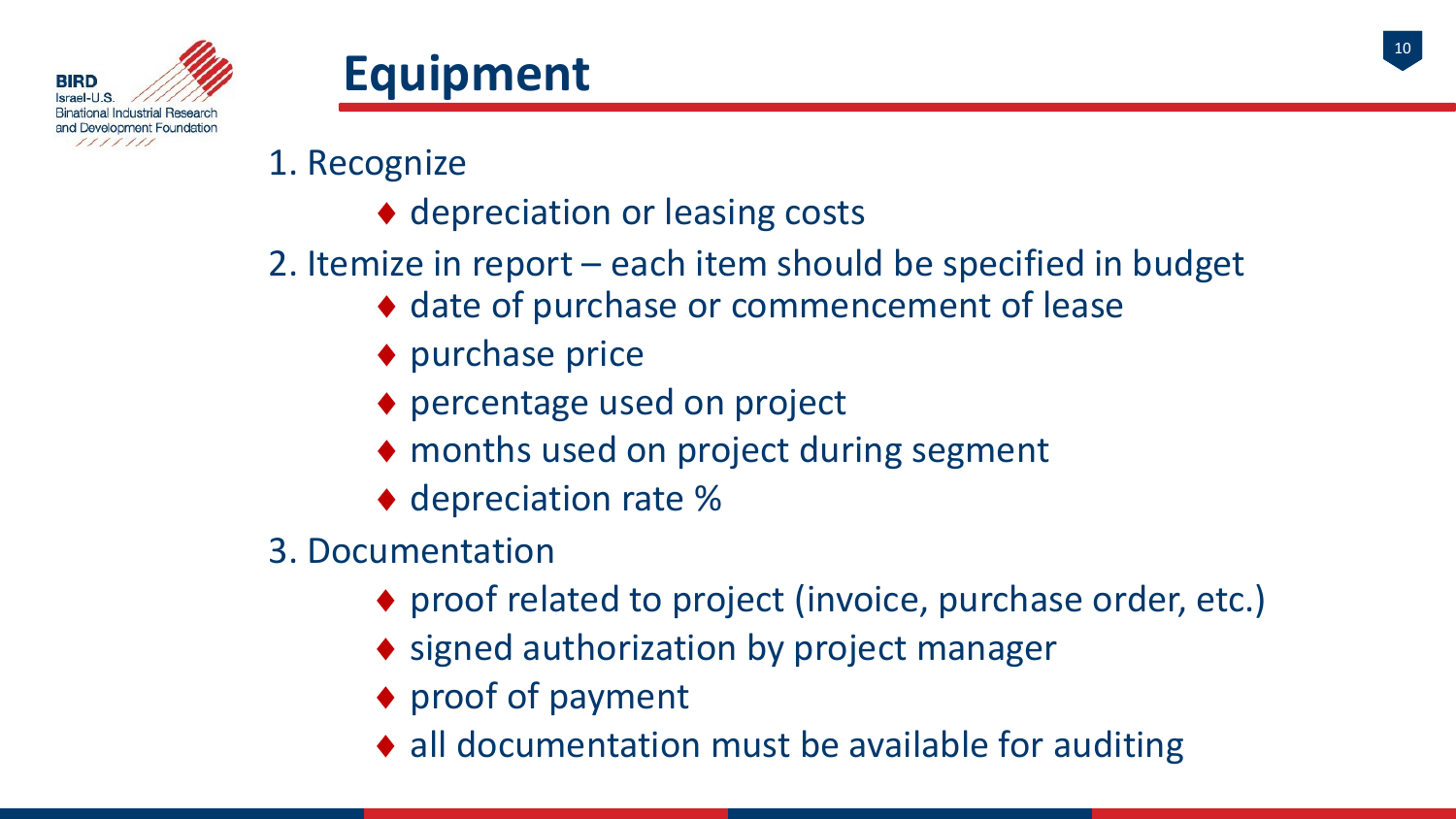

## **Travel (foreign & domestic)**



| <b>PROJECT NO.:</b> |            |                 | For the reporting period from:<br>Number of months in segment: | <u>and the state</u>           |                                 |                                            |                                       |
|---------------------|------------|-----------------|----------------------------------------------------------------|--------------------------------|---------------------------------|--------------------------------------------|---------------------------------------|
| <b>IV. TRAVEL</b>   | A) FOREIGN |                 |                                                                |                                |                                 |                                            |                                       |
| Name of Person      |            | Dates of Travel | Destination                                                    | Total<br>Charged<br>to Project | Total<br>Previously<br>Reported | Cumulative<br>Total to<br>Date             | Approved<br>Contract<br><b>Budget</b> |
|                     | from       | to              |                                                                | \$                             | \$                              | \$                                         | \$                                    |
|                     |            |                 |                                                                |                                |                                 | $\blacksquare$                             |                                       |
|                     |            |                 |                                                                |                                |                                 | $\overline{\phantom{0}}$                   |                                       |
|                     |            |                 |                                                                |                                |                                 | $\overline{\phantom{a}}$                   |                                       |
|                     |            |                 |                                                                |                                |                                 | $\overline{\phantom{0}}$                   |                                       |
|                     |            |                 |                                                                |                                |                                 | $\overline{\phantom{0}}$                   |                                       |
|                     |            |                 |                                                                |                                |                                 | $\overline{\phantom{0}}$<br>$\blacksquare$ |                                       |
|                     |            |                 |                                                                |                                |                                 | $\overline{\phantom{0}}$                   |                                       |
|                     |            |                 |                                                                |                                |                                 | $\blacksquare$                             |                                       |
|                     |            |                 |                                                                |                                |                                 | $\blacksquare$                             |                                       |
|                     |            |                 |                                                                |                                |                                 | $\blacksquare$                             |                                       |
|                     |            |                 |                                                                |                                |                                 | $\blacksquare$                             |                                       |
|                     |            |                 |                                                                |                                |                                 | $\blacksquare$                             |                                       |
|                     |            |                 |                                                                |                                |                                 | ۰.                                         |                                       |
|                     |            |                 |                                                                |                                |                                 | $\overline{\phantom{0}}$                   |                                       |
|                     |            |                 |                                                                |                                |                                 | $\overline{\phantom{0}}$                   |                                       |
|                     |            |                 | <b>TOTAL</b><br>S                                              |                                |                                 | ۰.                                         |                                       |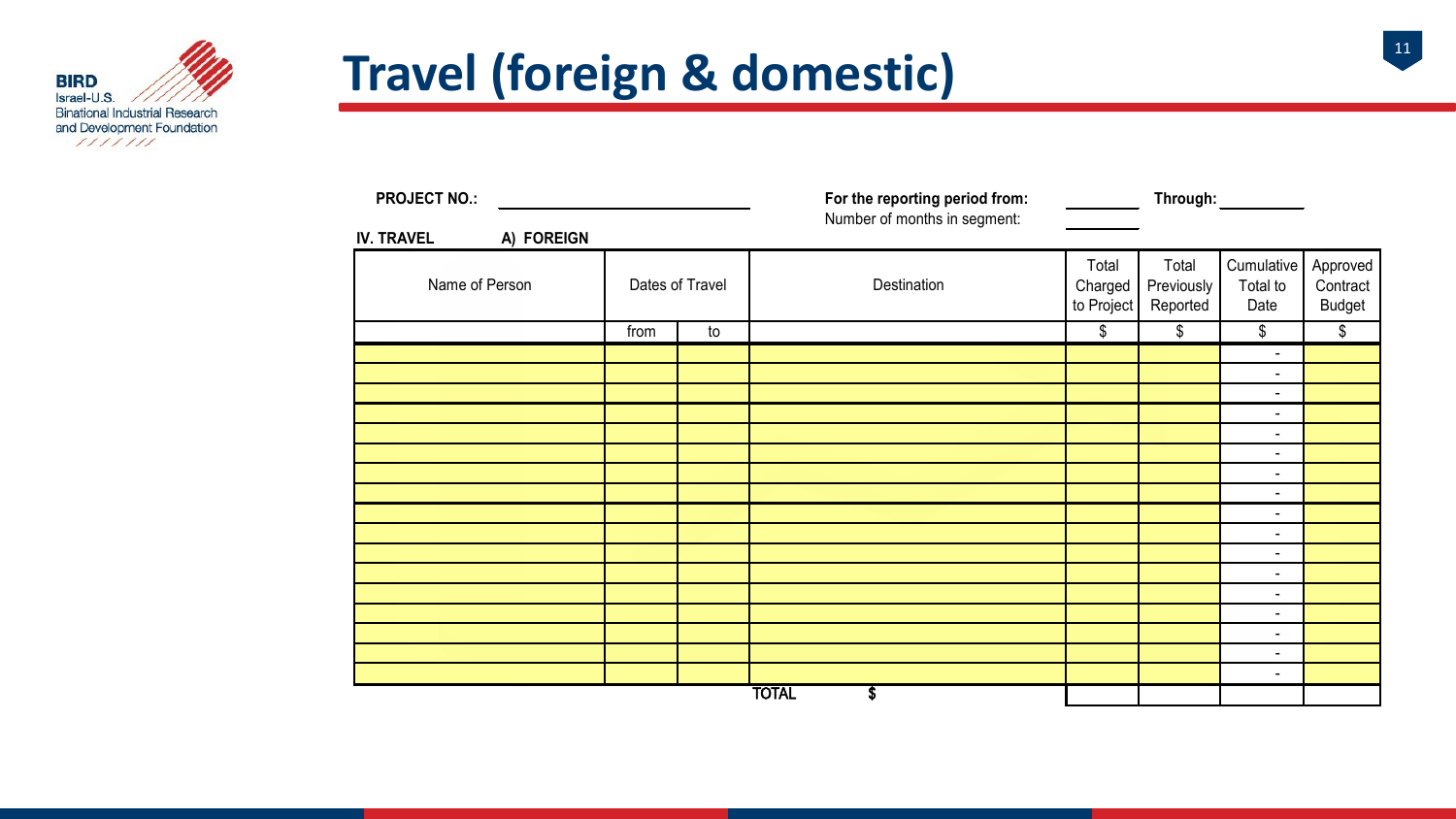Information & documentation required:

- $\bullet$  name of employee making the trip
- ♦ dates of travel & destination
- ♦ description of purpose of trip
- $\bullet$  expenses generally accepted
	- air tickets economy or business class
	- hotels
	- car rental & other transport costs
	- daily allowance for meals
	- communication
- ♦ all documentation must be available for auditing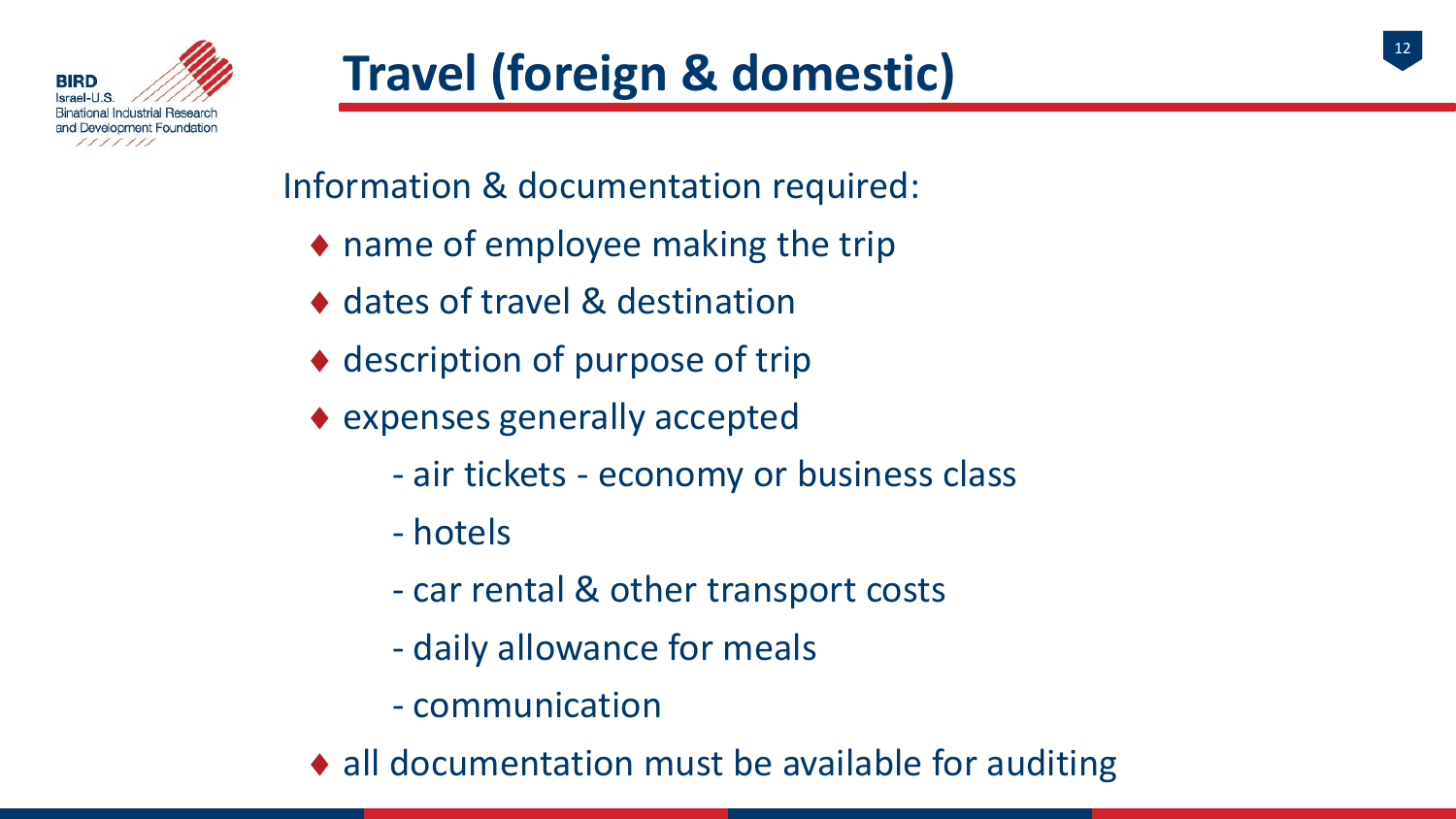

### **Other Budget Items - Materials**

#### **III. EXPENDABLE MATERIALS AND SUPPLIES**

| Description of Sub-categories | Total<br>Charged<br>to Project | Total<br>Previously<br>Reported | Cumulative<br>Total to date | Approved<br>Contract<br><b>Budget</b> |
|-------------------------------|--------------------------------|---------------------------------|-----------------------------|---------------------------------------|
|                               | œ<br>Φ                         | \$                              | ጦ<br>۱D                     |                                       |
|                               |                                |                                 | $\blacksquare$              |                                       |
|                               |                                |                                 | $\blacksquare$              |                                       |
|                               |                                |                                 | $\blacksquare$              |                                       |
|                               |                                |                                 | $\blacksquare$              |                                       |
|                               |                                |                                 | $\blacksquare$              |                                       |
|                               |                                |                                 | $\blacksquare$              |                                       |
|                               |                                |                                 | $\blacksquare$              |                                       |
|                               |                                |                                 | $\blacksquare$              |                                       |
| <b>TOTAL</b><br>\$            | $\blacksquare$                 | $\blacksquare$                  | $\blacksquare$              |                                       |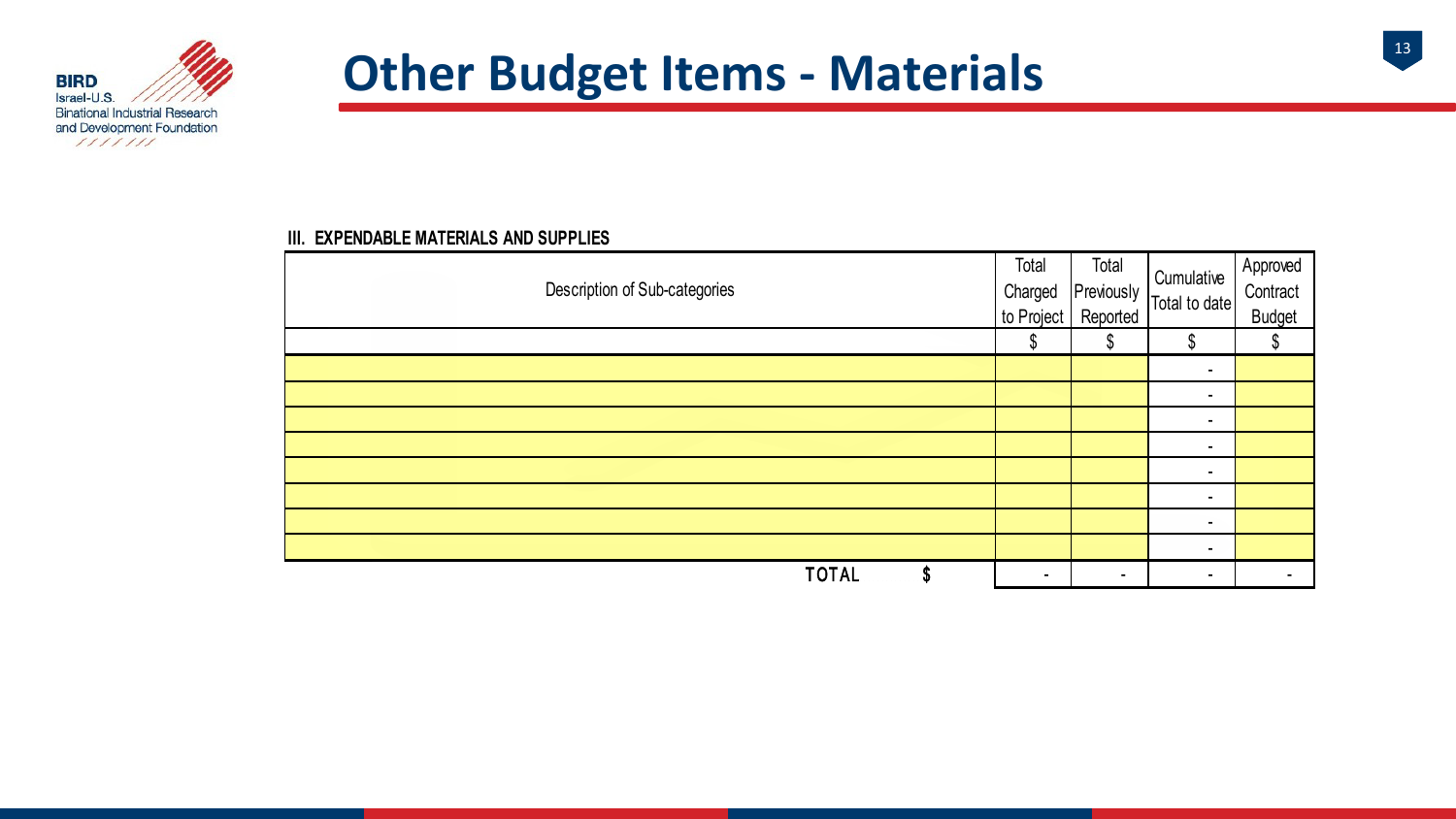

### **Other Budget Items - Subcontractors**

| <b>PROJECT NO.:</b> | For the reporting period from: | Through: |
|---------------------|--------------------------------|----------|
|                     | Number of months in segment:   |          |

#### **V. SUBCONTRACTS**

| Name of Subcontractor | Service performed | Total<br>Charged to<br>Project | Total<br>Previously<br>Reported | Cumulative<br>Total to Date | Approved<br>Contract<br><b>Budget</b> |
|-----------------------|-------------------|--------------------------------|---------------------------------|-----------------------------|---------------------------------------|
|                       |                   | \$                             | \$                              | \$                          | \$                                    |
|                       |                   |                                |                                 | $\blacksquare$              |                                       |
|                       |                   |                                |                                 | $\blacksquare$              |                                       |
|                       |                   |                                |                                 | $\blacksquare$              |                                       |
|                       |                   |                                |                                 | $\blacksquare$              |                                       |
|                       |                   |                                |                                 | $\blacksquare$              |                                       |
|                       |                   |                                |                                 | $\blacksquare$              |                                       |
|                       |                   |                                |                                 | $\blacksquare$              |                                       |
|                       |                   |                                |                                 | $\blacksquare$              |                                       |
|                       |                   |                                |                                 | $\blacksquare$              |                                       |
|                       |                   |                                |                                 | $\blacksquare$              |                                       |
|                       |                   |                                |                                 | $\blacksquare$              |                                       |
|                       |                   |                                |                                 | $\blacksquare$              |                                       |
|                       |                   |                                |                                 | $\blacksquare$              |                                       |
|                       |                   |                                |                                 | $\blacksquare$              |                                       |
|                       |                   |                                |                                 | $\blacksquare$              |                                       |
|                       |                   |                                |                                 | $\blacksquare$              |                                       |
|                       |                   |                                |                                 | ٠                           |                                       |
|                       | <b>TOTAL</b><br>S | $\blacksquare$                 | $\blacksquare$                  | $\blacksquare$              | ٠                                     |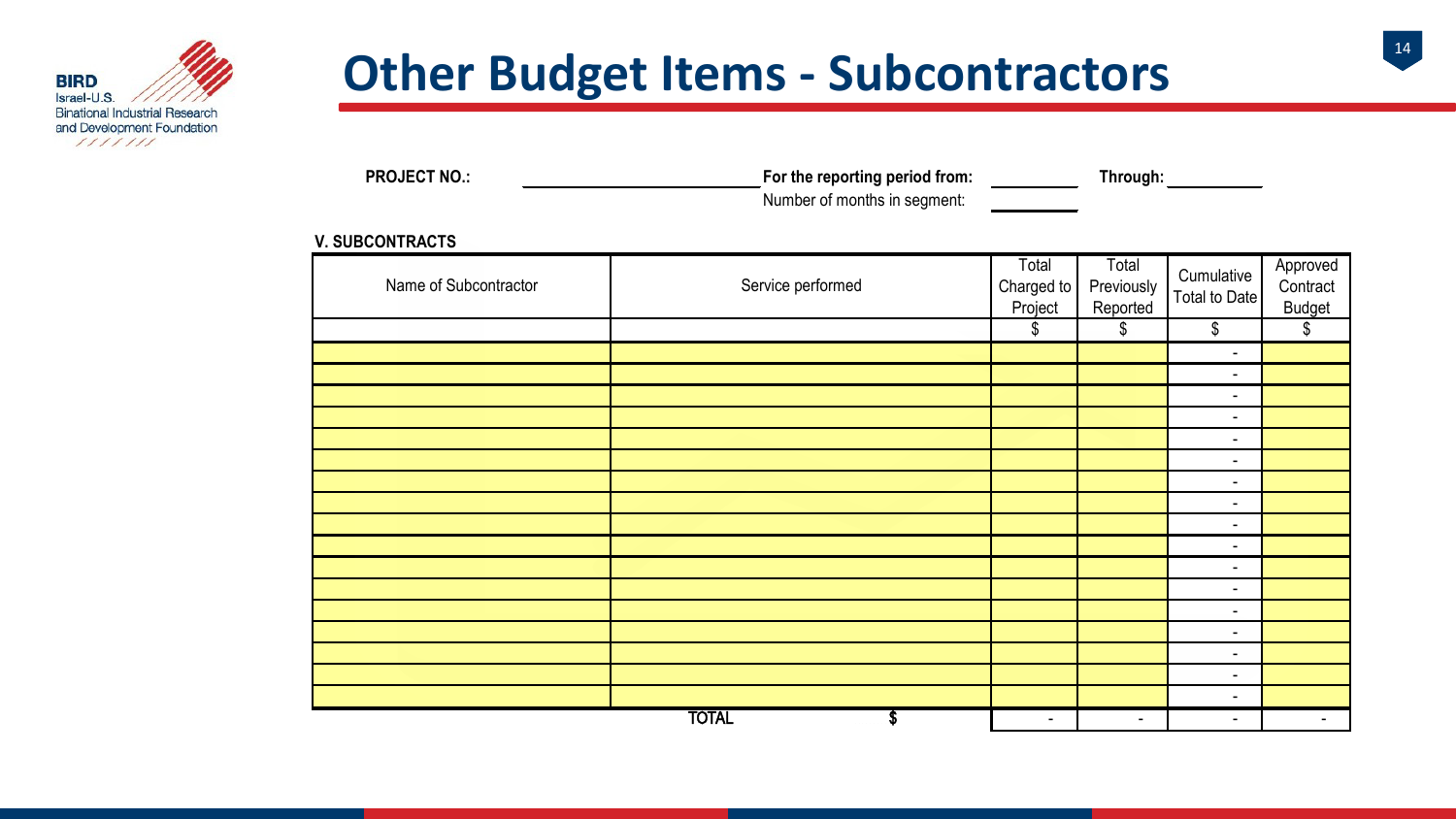

- 1. Itemize each expense in accordance to specified item in budget
- 2. Documentation required
	- ♦ proof related to project (invoice, purchase order, etc)
	- ◆ signed authorization by project manager
	- ♦ proof of payment
	- ♦ Subcontractors / Consultants need agreements
	- ♦ all documentation must be available for auditing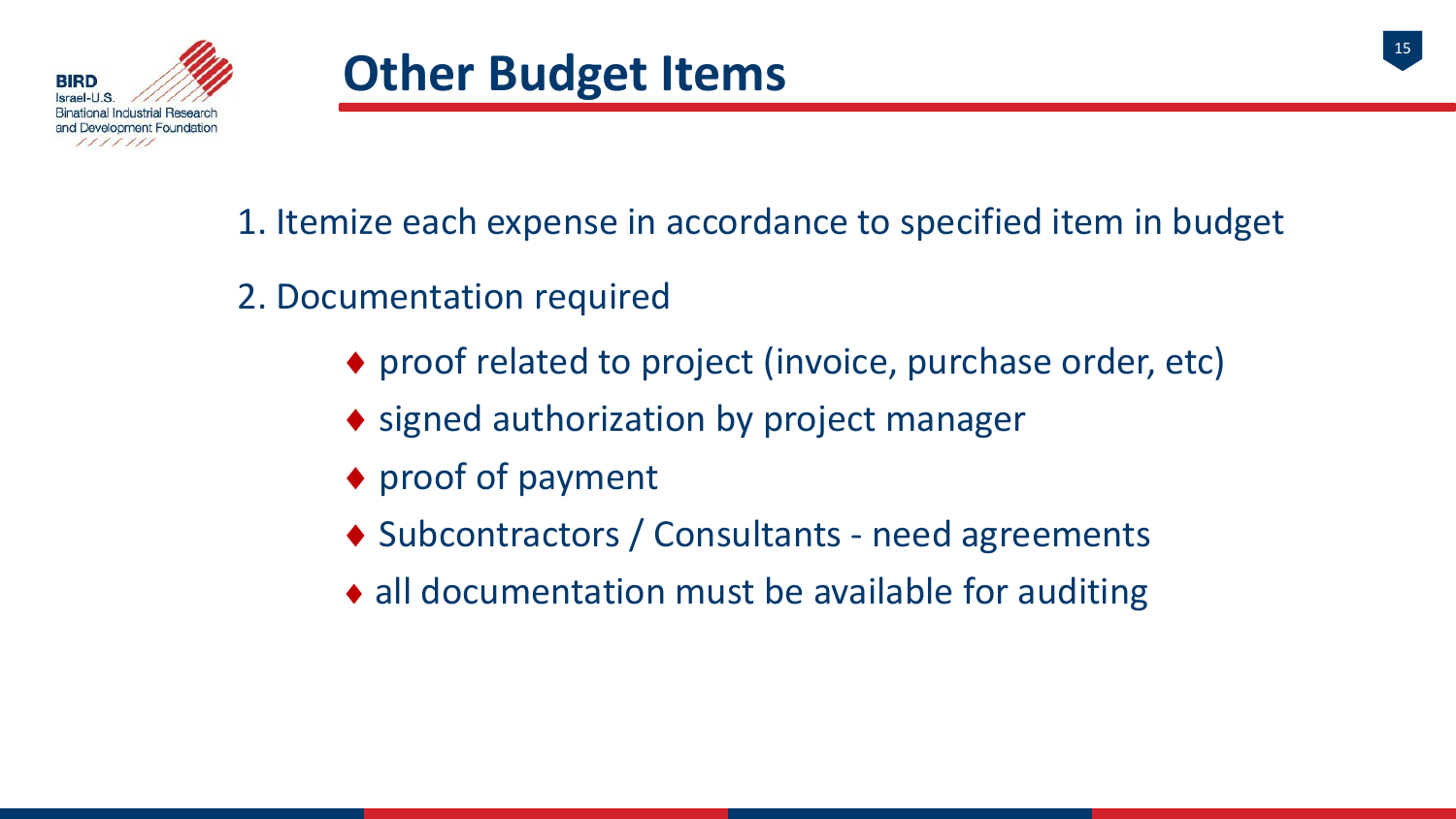

### **Other Budget Items**



#### 3. Other expenses

- $\bullet$  include items such as exhibitions, regulatory activities, standards certifications, field trials, patent registration, market surveys or other development related expenses, not covered by any of the previous expense categories
- ♦ patent registration costs only (no patent consultants fees) are allowable at up to \$20,000 per patent, subject to a maximum of \$25,000 per registration in two continents, with a maximum of two patents (\$40,000 or \$50,000) per project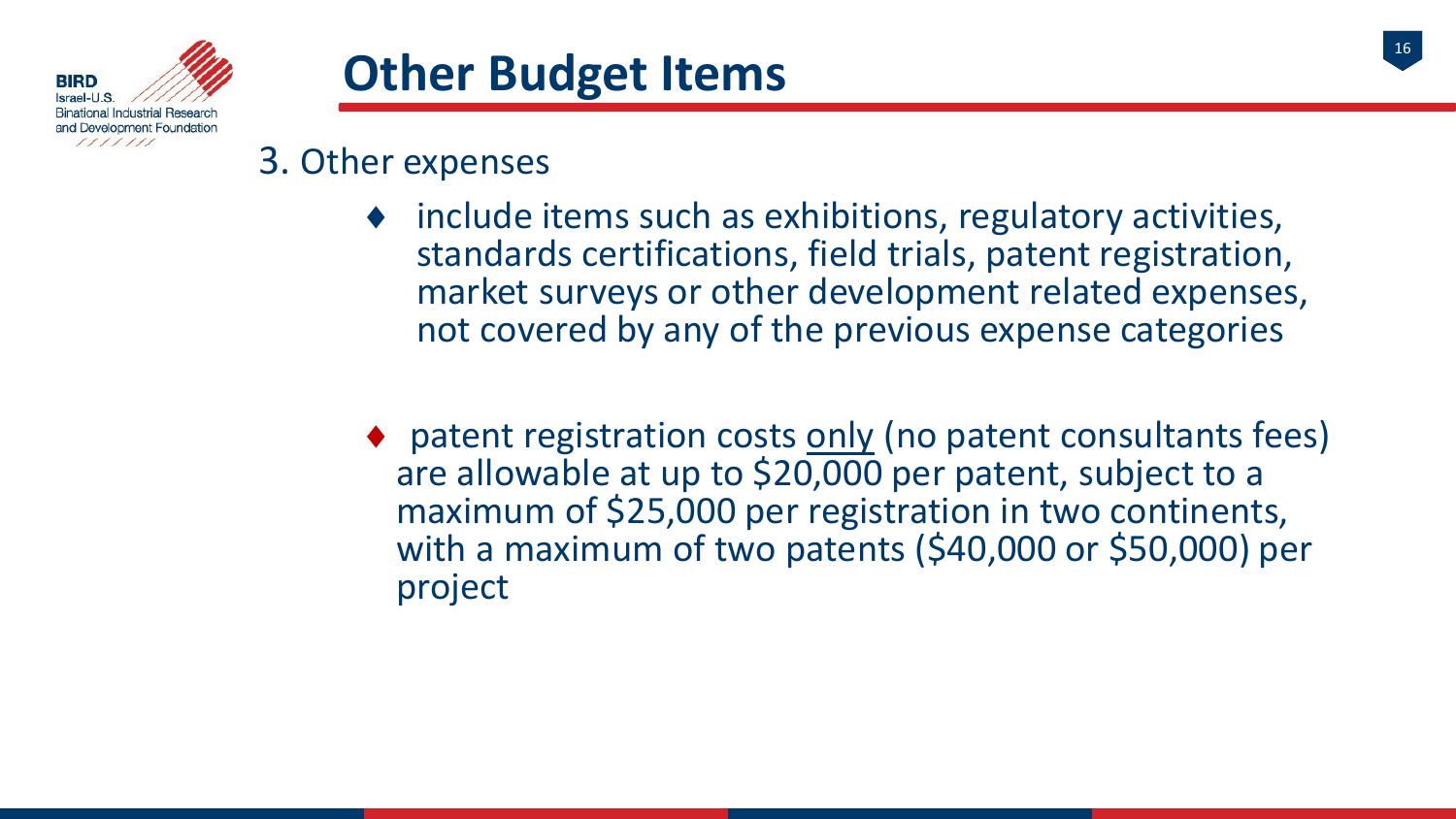

## Support Schedule<br>
17



| <b>COMPANY NAME:</b>      |                   |  |
|---------------------------|-------------------|--|
| <b>REPORTING SEGMENT:</b> | Through:<br>From: |  |
| <b>BUDGET ITEM:</b>       | <b>Equipment</b>  |  |

| Name of Sub-category (taken from budget): |                 |                                 |                        |                                 |               |  |
|-------------------------------------------|-----------------|---------------------------------|------------------------|---------------------------------|---------------|--|
| <b>Name of Supplier / Contractor</b>      | Date of Invoice | <b>Invoice</b><br><b>Number</b> | <b>Date of Payment</b> | <b>Check or Transfer</b><br>No. | <b>Amount</b> |  |
|                                           |                 |                                 |                        |                                 |               |  |
|                                           |                 |                                 |                        |                                 |               |  |
|                                           |                 |                                 |                        |                                 |               |  |
|                                           |                 |                                 |                        |                                 |               |  |
| <b>TOTAL</b>                              |                 |                                 |                        |                                 |               |  |

| Name of Sub-category (taken from budget): |                 |                                 |                        |                                 |               |  |
|-------------------------------------------|-----------------|---------------------------------|------------------------|---------------------------------|---------------|--|
| <b>Name of Supplier / Contractor</b>      | Date of Invoice | <b>Invoice</b><br><b>Number</b> | <b>Date of Payment</b> | <b>Check or Transfer</b><br>No. | <b>Amount</b> |  |
|                                           |                 |                                 |                        |                                 |               |  |
|                                           |                 |                                 |                        |                                 |               |  |
|                                           |                 |                                 |                        |                                 |               |  |
|                                           |                 |                                 |                        | <b>TOTAL</b>                    |               |  |

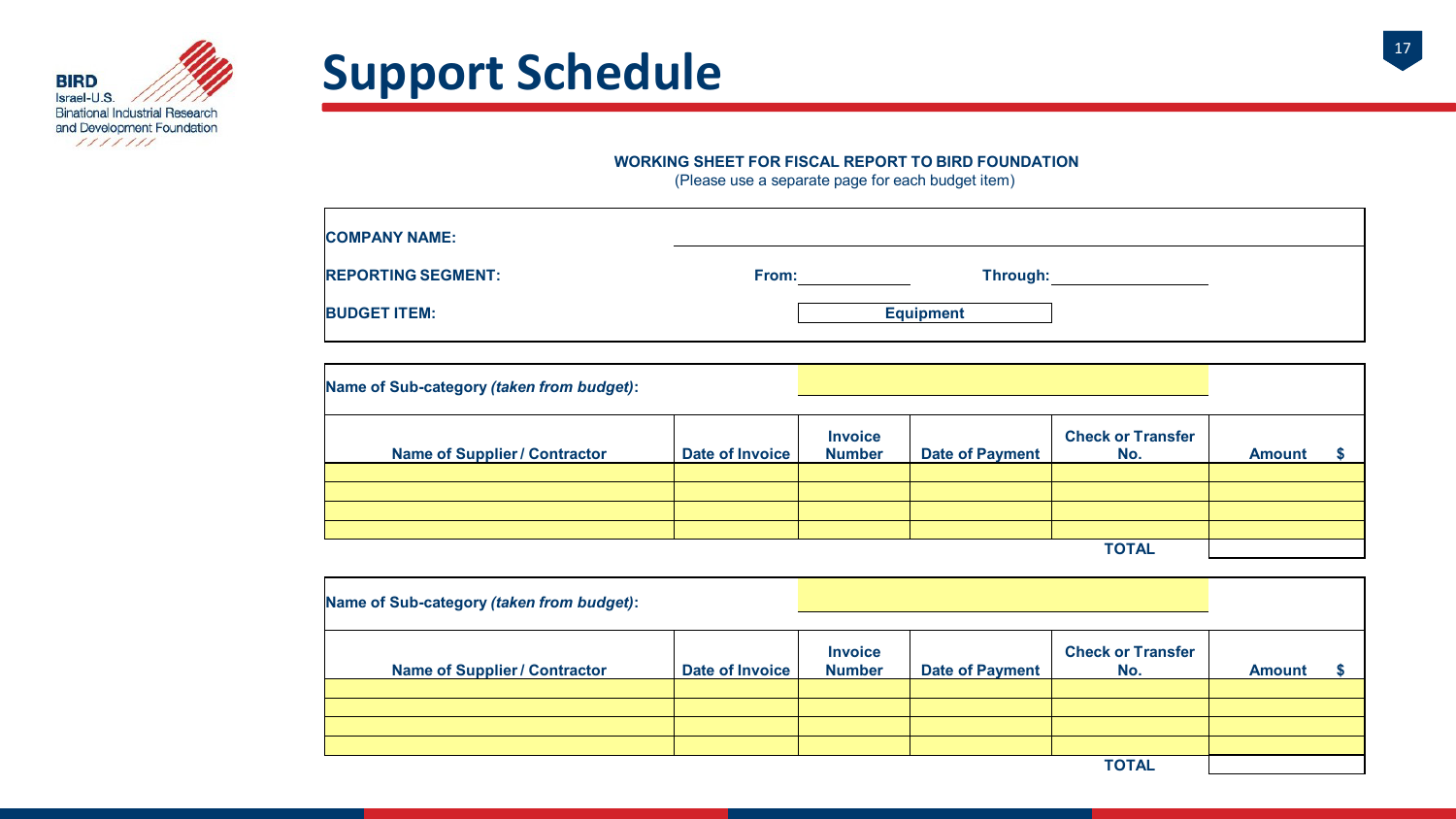

## **Support Schedule**

#### **WORKING SHEET FOR FISCAL REPORT TO BIRD FOUNDATION**

| <b>COMPANY NAME:</b>      |       |                  |  |
|---------------------------|-------|------------------|--|
| <b>REPORTING SEGMENT:</b> | From: | Through:         |  |
| <b>BUDGET ITEM:</b>       |       | <b>Materials</b> |  |

| Name of Sub-category (taken from budget): |                 |                                 |                        |                                 |               |  |
|-------------------------------------------|-----------------|---------------------------------|------------------------|---------------------------------|---------------|--|
| <b>Name of Supplier / Contractor</b>      | Date of Invoice | <b>Invoice</b><br><b>Number</b> | <b>Date of Payment</b> | <b>Check or Transfer</b><br>No. | <b>Amount</b> |  |
|                                           |                 |                                 |                        |                                 |               |  |
|                                           |                 |                                 |                        |                                 |               |  |
|                                           |                 |                                 |                        |                                 |               |  |
|                                           |                 |                                 |                        |                                 |               |  |
| <b>TOTAL</b>                              |                 |                                 |                        |                                 |               |  |

| Name of Sub-category (taken from budget): |                 |                                 |                        |                                 |               |  |
|-------------------------------------------|-----------------|---------------------------------|------------------------|---------------------------------|---------------|--|
| <b>Name of Supplier / Contractor</b>      | Date of Invoice | <b>Invoice</b><br><b>Number</b> | <b>Date of Payment</b> | <b>Check or Transfer</b><br>No. | <b>Amount</b> |  |
|                                           |                 |                                 |                        |                                 |               |  |
|                                           |                 |                                 |                        |                                 |               |  |
|                                           |                 |                                 |                        |                                 |               |  |
|                                           |                 |                                 |                        |                                 |               |  |
|                                           |                 |                                 |                        | <b>TOTAL</b>                    |               |  |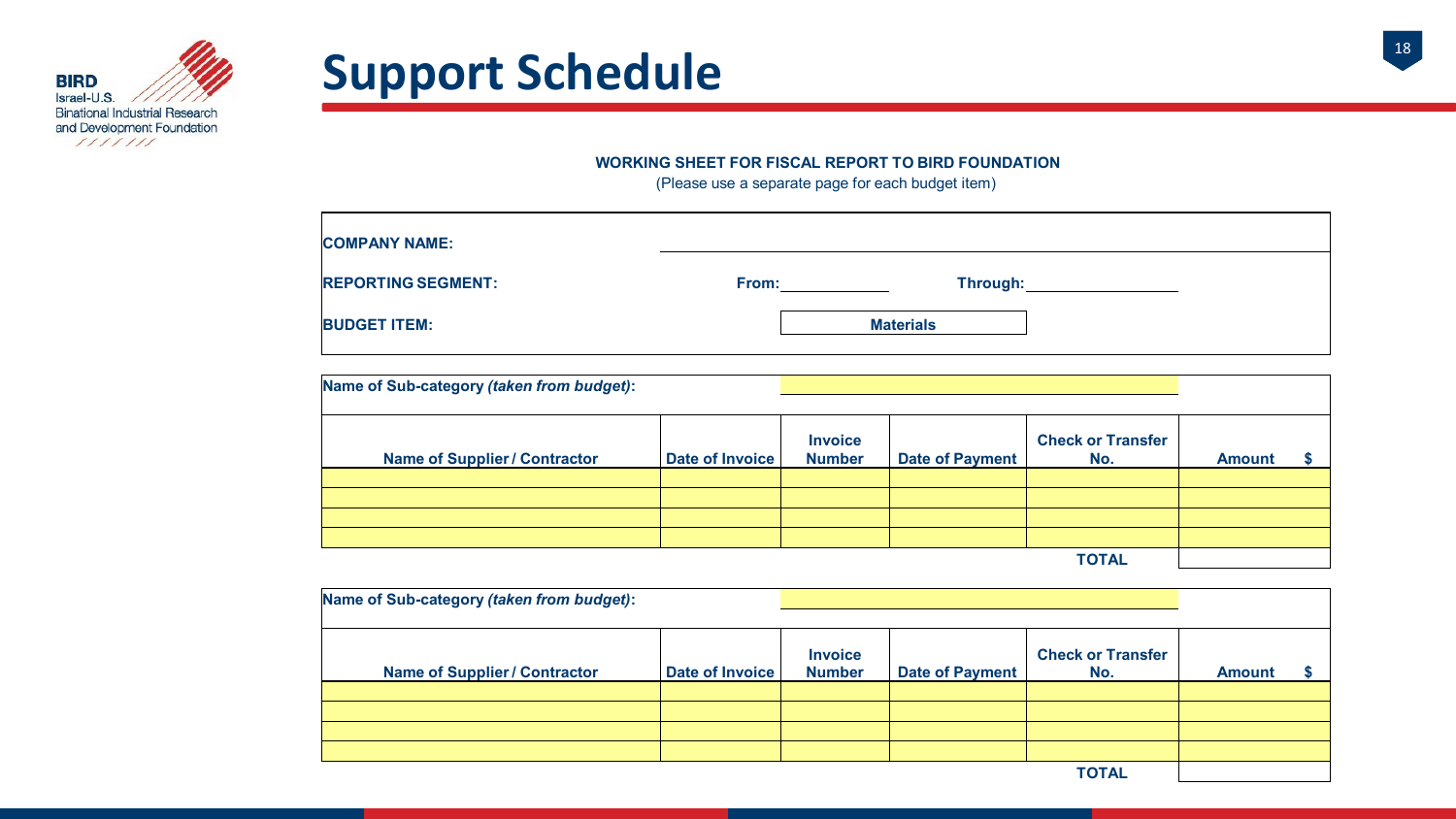

## Support Schedule<br>
19 **Support Schedule**

#### **WORKING SHEET FOR FISCAL REPORT TO BIRD FOUNDATION**

| <b>COMPANY NAME:</b>      |       |                       |  |
|---------------------------|-------|-----------------------|--|
| <b>REPORTING SEGMENT:</b> | From: | Through:              |  |
| <b>BUDGET ITEM:</b>       |       | <b>Subcontractors</b> |  |

| Name of Sub-category (taken from budget): |                 |                                 |                        |                                 |               |  |
|-------------------------------------------|-----------------|---------------------------------|------------------------|---------------------------------|---------------|--|
| <b>Name of Supplier / Contractor</b>      | Date of Invoice | <b>Invoice</b><br><b>Number</b> | <b>Date of Payment</b> | <b>Check or Transfer</b><br>No. | <b>Amount</b> |  |
|                                           |                 |                                 |                        |                                 |               |  |
|                                           |                 |                                 |                        |                                 |               |  |
|                                           |                 |                                 |                        |                                 |               |  |
|                                           |                 |                                 |                        |                                 |               |  |
| <b>TOTAL</b>                              |                 |                                 |                        |                                 |               |  |

| Name of Sub-category (taken from budget): |                 |                                 |                        |                                 |               |  |
|-------------------------------------------|-----------------|---------------------------------|------------------------|---------------------------------|---------------|--|
| <b>Name of Supplier / Contractor</b>      | Date of Invoice | <b>Invoice</b><br><b>Number</b> | <b>Date of Payment</b> | <b>Check or Transfer</b><br>No. | <b>Amount</b> |  |
|                                           |                 |                                 |                        |                                 |               |  |
|                                           |                 |                                 |                        |                                 |               |  |
|                                           |                 |                                 |                        |                                 |               |  |
|                                           |                 |                                 |                        | <b>TOTAL</b>                    |               |  |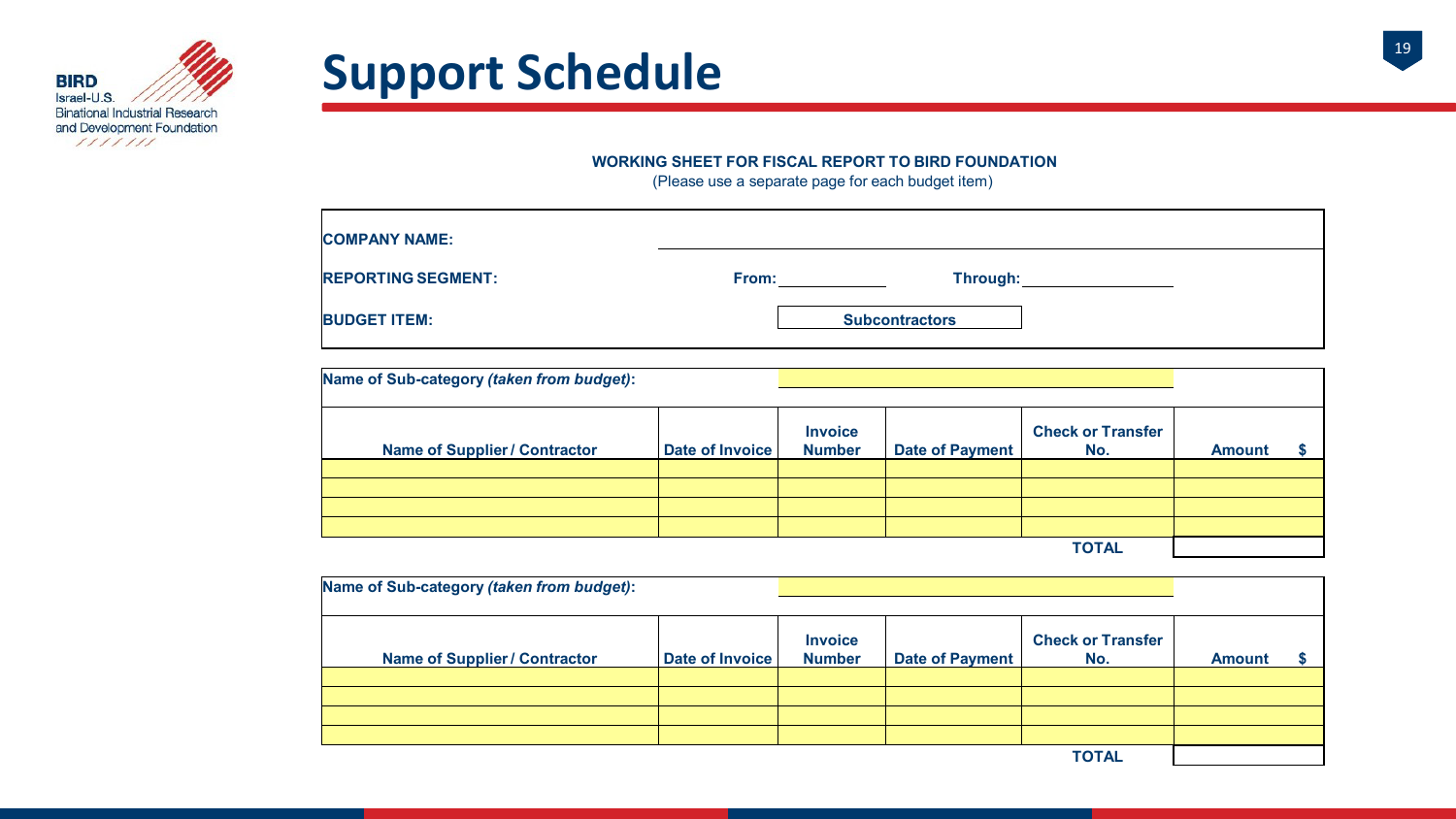

## Support Schedule<br>
20

#### **WORKING SHEET FOR FISCAL REPORT TO BIRD FOUNDATION**

| <b>COMPANY NAME:</b>      |       |                    |  |
|---------------------------|-------|--------------------|--|
| <b>REPORTING SEGMENT:</b> | From: | Through:           |  |
| <b>BUDGET ITEM:</b>       |       | <b>Consultants</b> |  |

| Name of Sub-category (taken from budget): |                 |                                 |                        |                                 |               |  |
|-------------------------------------------|-----------------|---------------------------------|------------------------|---------------------------------|---------------|--|
| <b>Name of Supplier / Contractor</b>      | Date of Invoice | <b>Invoice</b><br><b>Number</b> | <b>Date of Payment</b> | <b>Check or Transfer</b><br>No. | <b>Amount</b> |  |
|                                           |                 |                                 |                        |                                 |               |  |
|                                           |                 |                                 |                        |                                 |               |  |
|                                           |                 |                                 |                        |                                 |               |  |
|                                           |                 |                                 |                        |                                 |               |  |
| <b>TOTAL</b>                              |                 |                                 |                        |                                 |               |  |

| Name of Sub-category (taken from budget): |                 |                                 |                        |                                 |               |  |
|-------------------------------------------|-----------------|---------------------------------|------------------------|---------------------------------|---------------|--|
| <b>Name of Supplier / Contractor</b>      | Date of Invoice | <b>Invoice</b><br><b>Number</b> | <b>Date of Payment</b> | <b>Check or Transfer</b><br>No. | <b>Amount</b> |  |
|                                           |                 |                                 |                        |                                 |               |  |
|                                           |                 |                                 |                        |                                 |               |  |
|                                           |                 |                                 |                        |                                 |               |  |
|                                           |                 |                                 |                        |                                 |               |  |
|                                           |                 |                                 |                        | <b>TOTAL</b>                    |               |  |

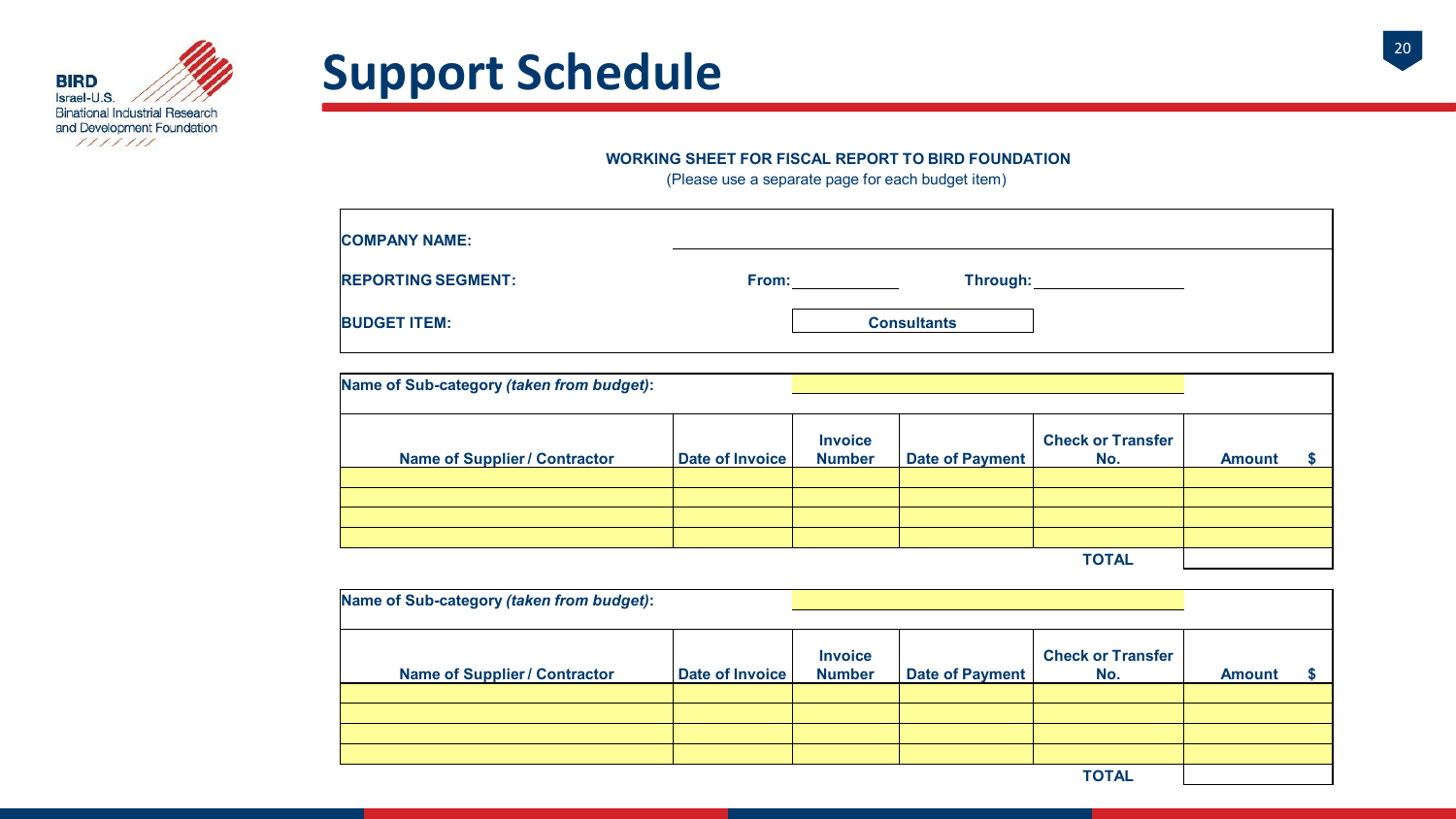

## **Support Schedule**

#### **WORKING SHEET FOR FISCAL REPORT TO BIRD FOUNDATION**

| <b>COMPANY NAME:</b>      |       |                       |  |
|---------------------------|-------|-----------------------|--|
| <b>REPORTING SEGMENT:</b> | From: | Through:              |  |
| <b>BUDGET ITEM:</b>       |       | <b>Other Expenses</b> |  |

| Name of Sub-category (taken from budget): |                 |                                 |                        |                                 |               |  |
|-------------------------------------------|-----------------|---------------------------------|------------------------|---------------------------------|---------------|--|
| <b>Name of Supplier / Contractor</b>      | Date of Invoice | <b>Invoice</b><br><b>Number</b> | <b>Date of Payment</b> | <b>Check or Transfer</b><br>No. | <b>Amount</b> |  |
|                                           |                 |                                 |                        |                                 |               |  |
|                                           |                 |                                 |                        |                                 |               |  |
|                                           |                 |                                 |                        |                                 |               |  |
|                                           |                 |                                 |                        |                                 |               |  |
| <b>TOTAL</b>                              |                 |                                 |                        |                                 |               |  |

| Name of Sub-category (taken from budget): |                 |                                 |                        |                                 |               |  |
|-------------------------------------------|-----------------|---------------------------------|------------------------|---------------------------------|---------------|--|
|                                           |                 |                                 |                        |                                 |               |  |
| <b>Name of Supplier / Contractor</b>      | Date of Invoice | <b>Invoice</b><br><b>Number</b> | <b>Date of Payment</b> | <b>Check or Transfer</b><br>No. | <b>Amount</b> |  |
|                                           |                 |                                 |                        |                                 |               |  |
|                                           |                 |                                 |                        |                                 |               |  |
|                                           |                 |                                 |                        |                                 |               |  |
| <b>TOTAL</b>                              |                 |                                 |                        |                                 |               |  |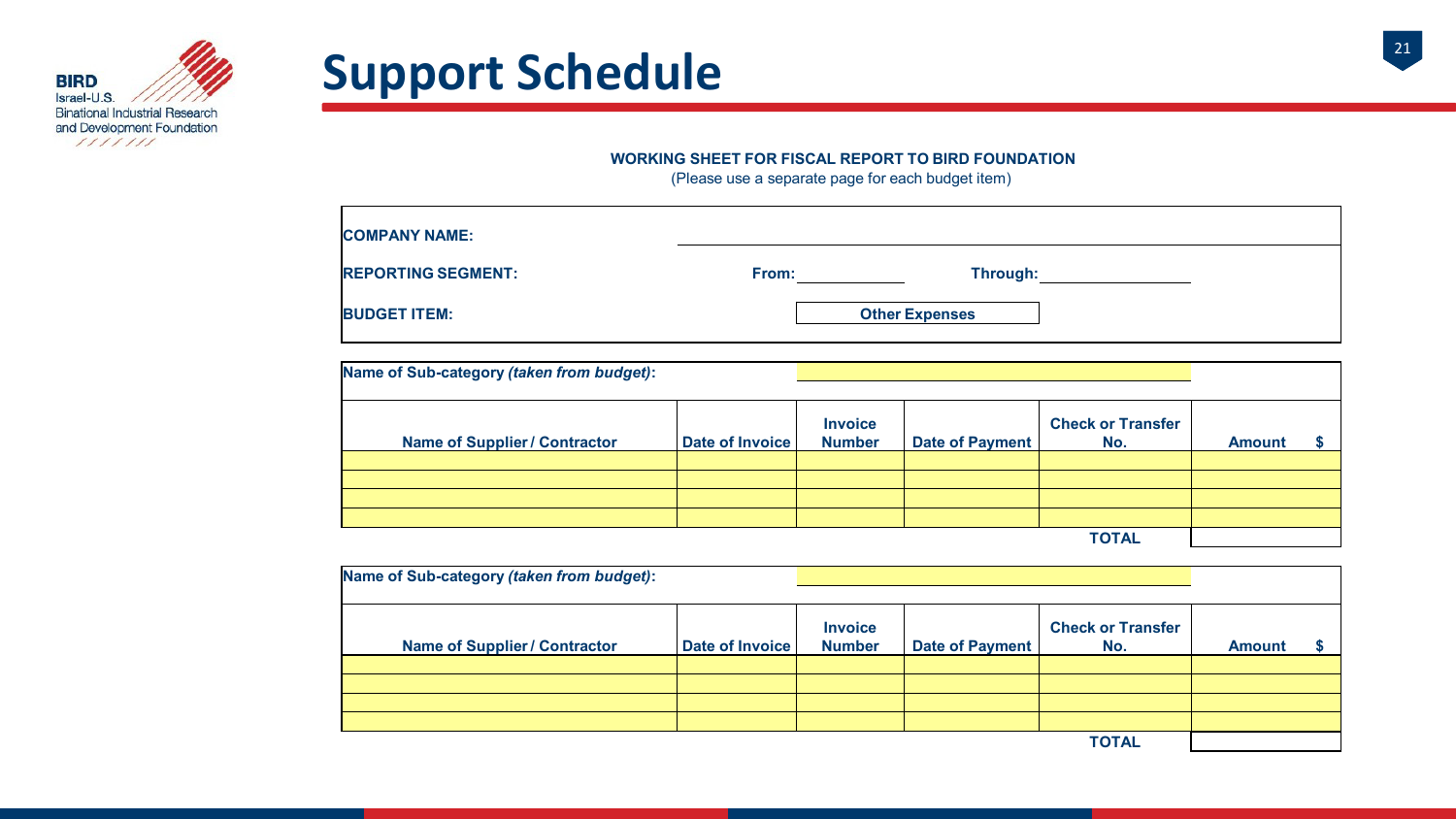

- Allowed up to 15% variation in any budget item
- For variation greater than 15% or when no budget item:
	- $\bullet$  can recognize against underspending on other items
	- ♦ Submit written request for budget revision by one company
	- $\bullet$  Explain the requested changes
	- ♦ submit new budget giving effect to the requested changes
- For changes that result in a different allocation of tasks between companies
	- ♦ same procedure as above with request from both companies

# **Requests for budget modification should be submitted at least 3 months prior to Termination of Project**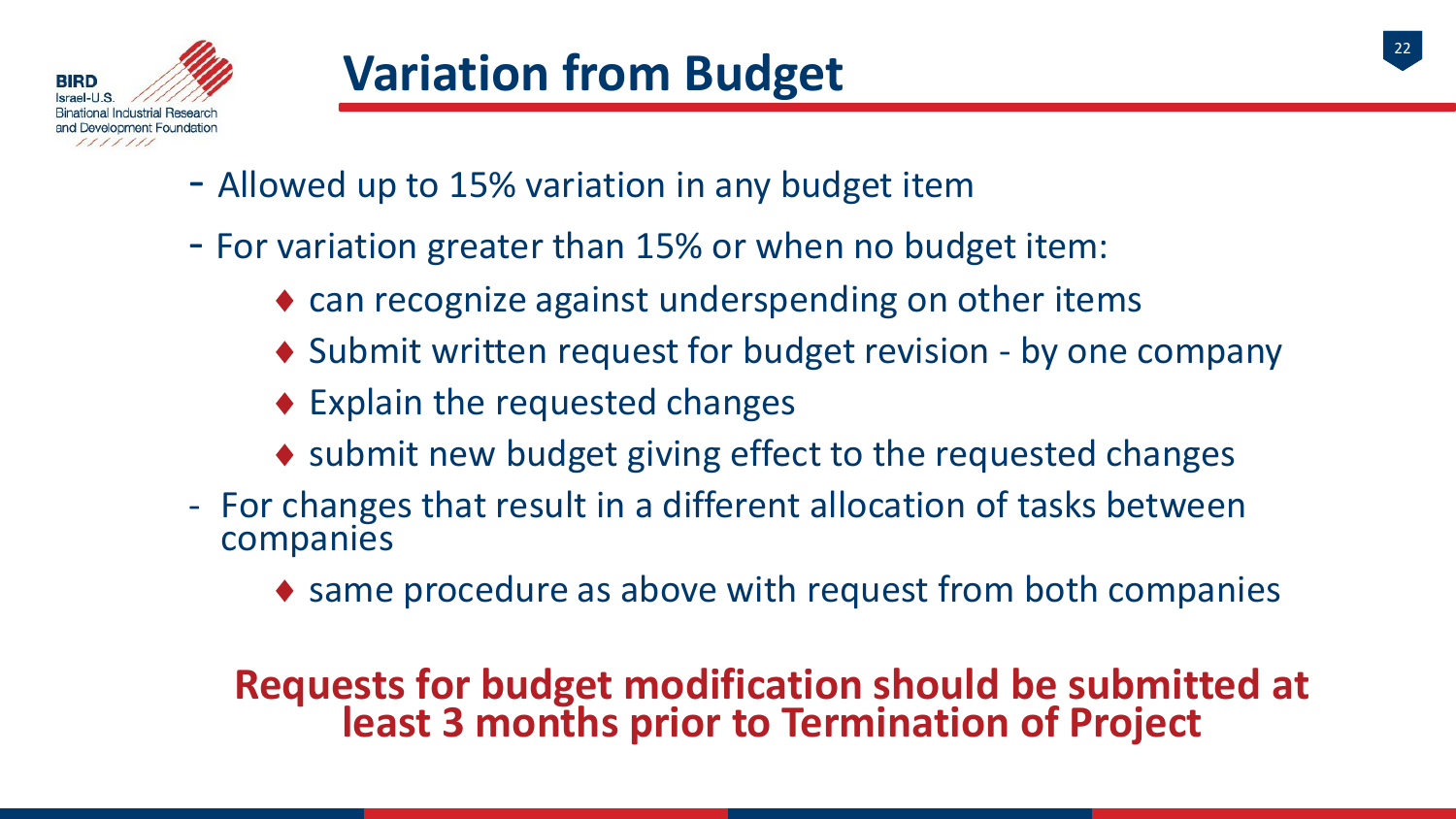



#### **Allowances when No Budget Revision was requested**

|                                   | <b>Original</b> | <b>Actual</b>   | Recognizable |
|-----------------------------------|-----------------|-----------------|--------------|
|                                   | <b>Budget</b>   | <b>Expenses</b> |              |
| Direct Labor (incl. 25% Overhead) | 500,000         | 450,000         | 450,000      |
| <b>Materials</b>                  | 100,000         | 80,000          | 80,000       |
| <b>Foreign Travel</b>             | 10,000          | 20,000          | 11,500       |
| <b>Subcontractors</b>             | 50,000          | 70,000          | 57,500       |
| <b>Consultants</b>                |                 | 45,000          |              |
|                                   | 660,000         | 665,000         | 599,000      |
| $G&A-5%$                          | 33,000          | 33,250          | 29,950       |
| <b>TOTAL</b>                      | 693,000         | 698,250         | 628,950      |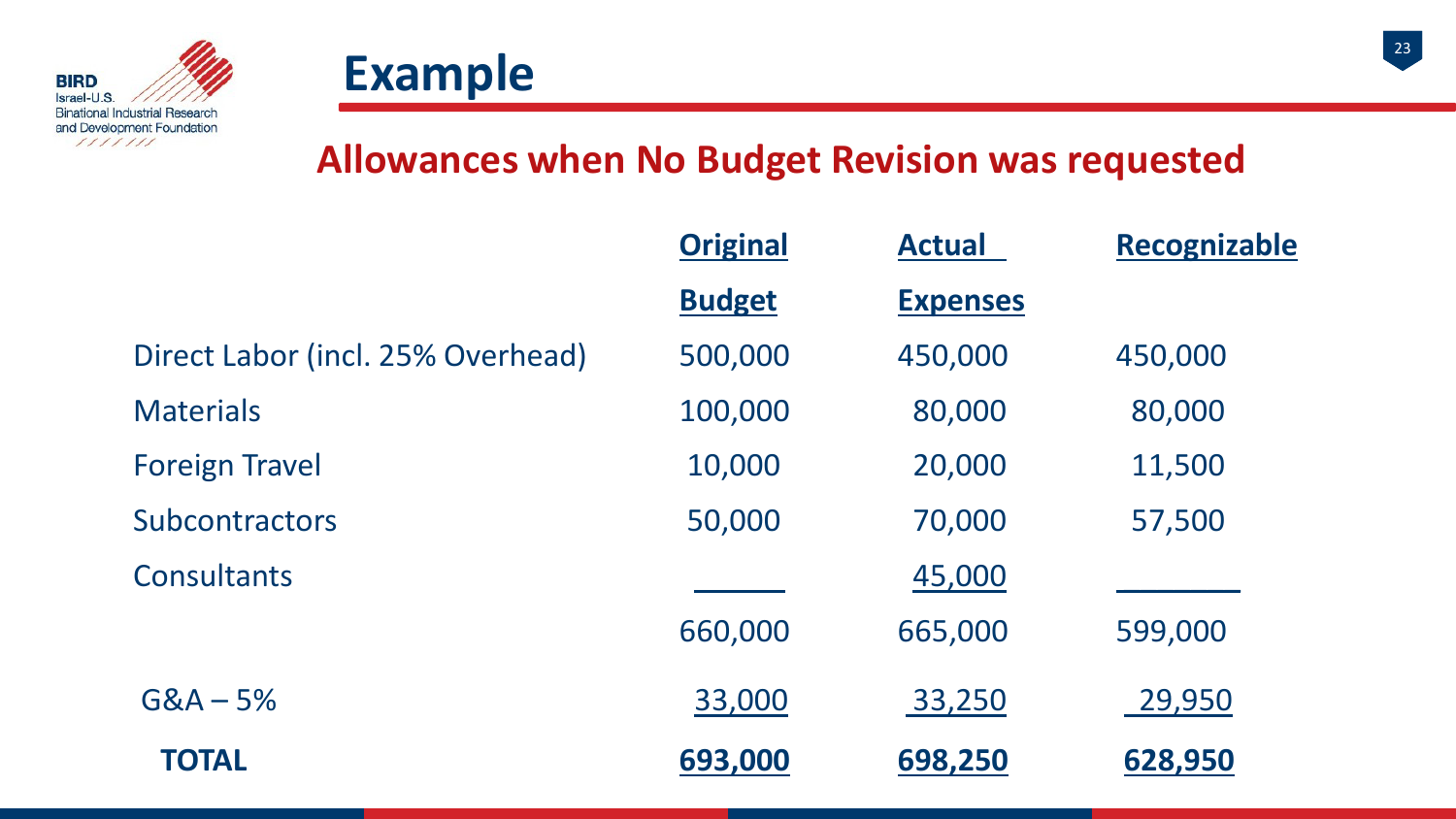

- ♦ Reporting frequency semi-annual H1 report: for period January - June H2 report: for period July - December ♦ Submission - within 3 months
- ♦ Based on income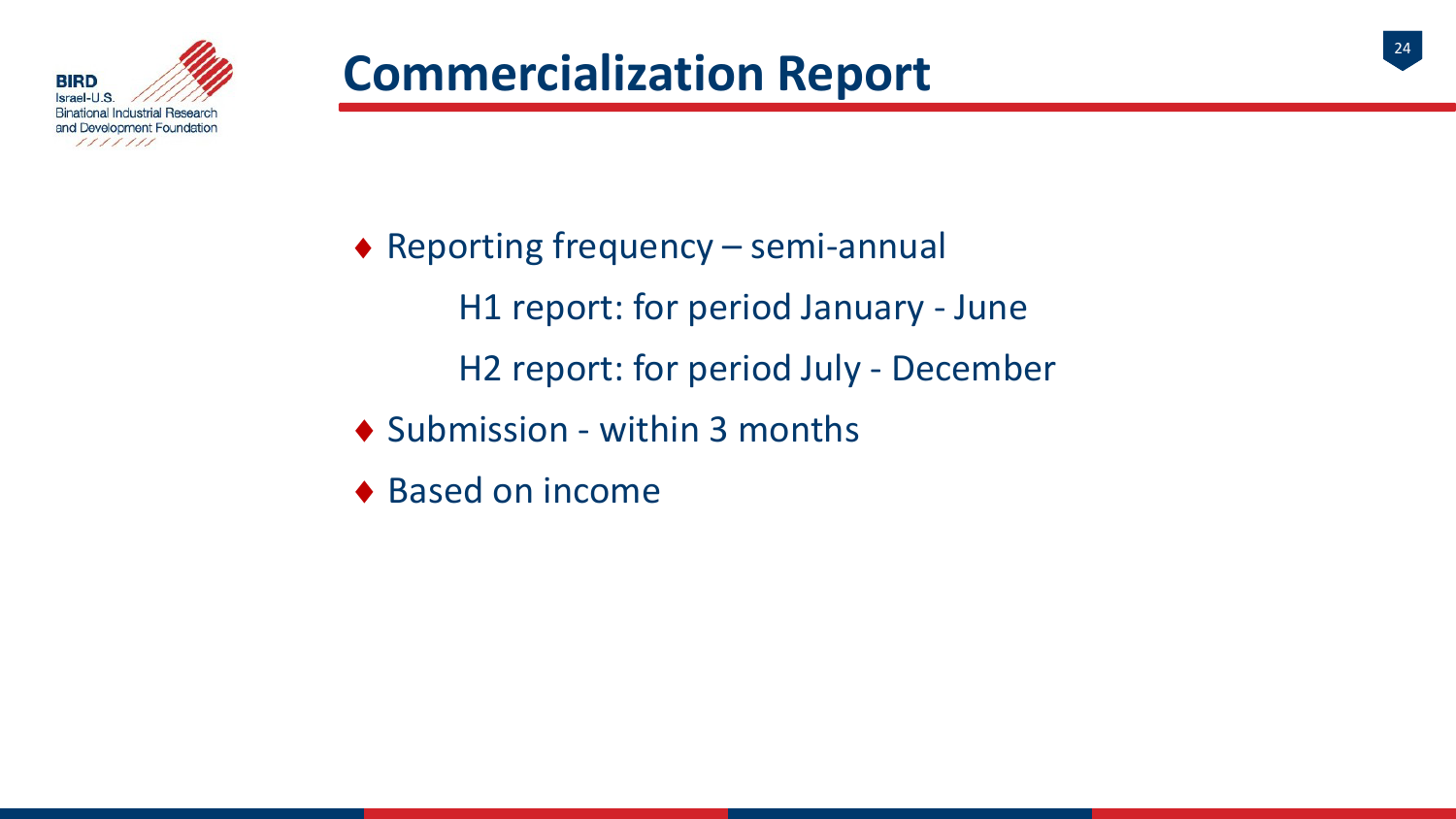

### **Commercialization Report (cont.)**

BIRD Ref. No.: \_\_\_\_\_\_\_\_\_

To: The Israel-United States Binational Industrial Research and Development Foundation

| For the period                                                          | (dd/mm/yy) |
|-------------------------------------------------------------------------|------------|
| $\mathcal{L}$ and is a set that $\mathcal{L}$ is a set of $\mathcal{L}$ |            |

Company reporting: \_\_\_\_\_\_\_\_\_\_\_\_\_\_\_\_\_\_\_\_\_\_\_\_\_\_\_\_\_\_\_\_\_\_\_\_\_\_\_\_\_\_\_\_\_\_\_\_\_\_\_

Partnering company in the BIRD project: \_\_\_\_\_\_\_\_\_\_\_\_\_\_\_\_\_\_\_\_\_\_\_\_\_\_\_\_\_\_\_\_\_\_\_\_\_\_\_\_\_\_\_

Project Title: \_\_\_\_\_\_\_\_\_\_\_\_\_\_\_\_\_\_\_\_\_\_\_\_\_\_\_\_\_\_\_\_\_\_\_\_\_\_\_\_\_\_\_\_\_\_\_\_\_\_\_

Please provide a general description of the Product developed within the framework of the Project:

Date of first sales revenue:  $(\text{dd/mm/yy})$ 

\_\_\_\_\_\_\_\_\_\_\_\_\_\_\_\_\_\_\_\_\_\_\_\_\_\_\_\_\_\_\_\_\_\_\_\_\_\_\_\_\_

25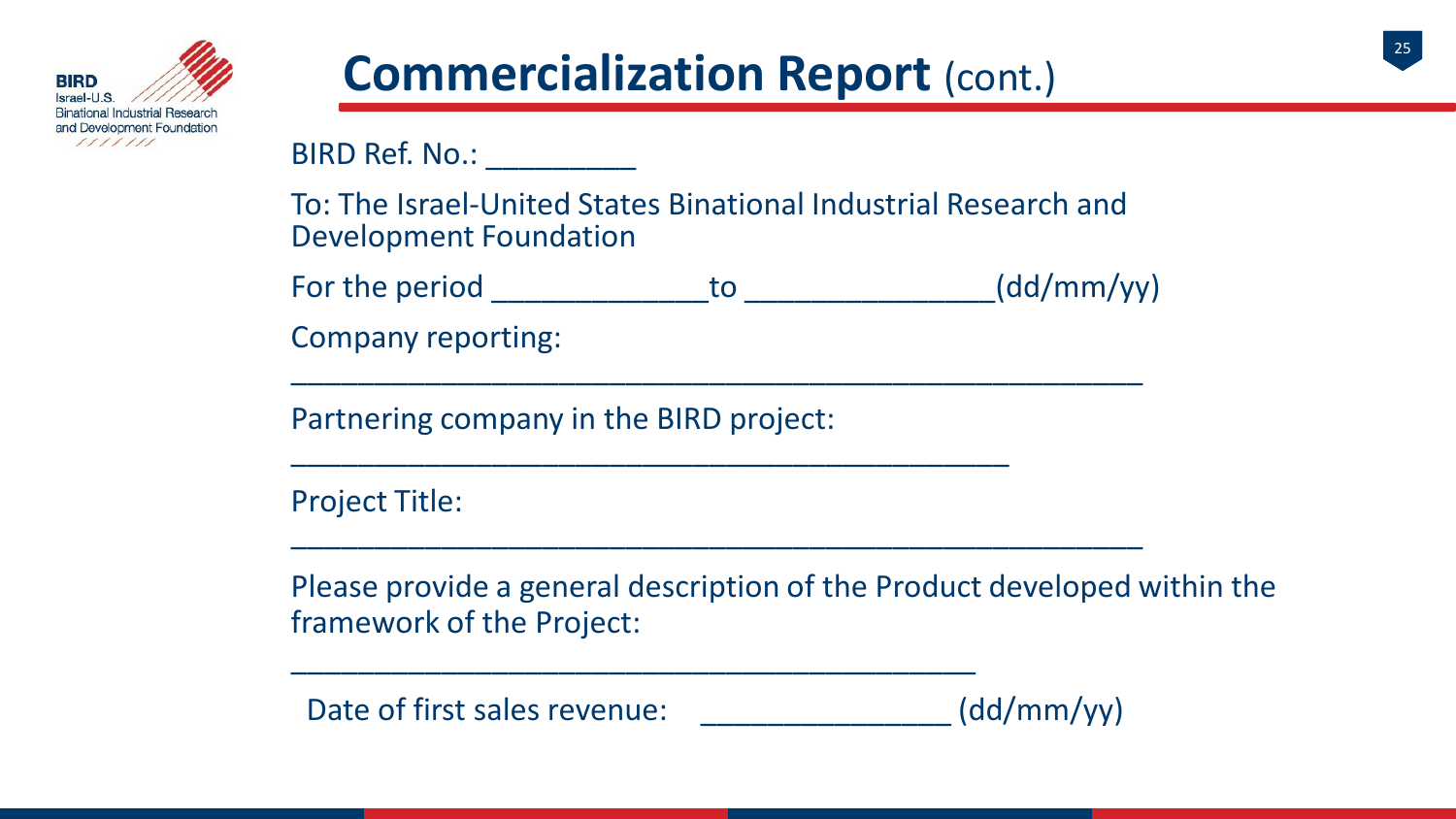

#### Semiannual revenue from the developed products, and repayment to BIRD:

| For the period<br>(dd/mm/yy) | Most recent revenue forecast  <br>submitted to BIRD for the period the period - basis for<br>(USS) | Total revenues for<br>repayment (US \$) | Repayment<br>rate $(\%)$ | Repayment<br>due $(US $)$ |
|------------------------------|----------------------------------------------------------------------------------------------------|-----------------------------------------|--------------------------|---------------------------|
| From:<br>lo:                 |                                                                                                    |                                         |                          |                           |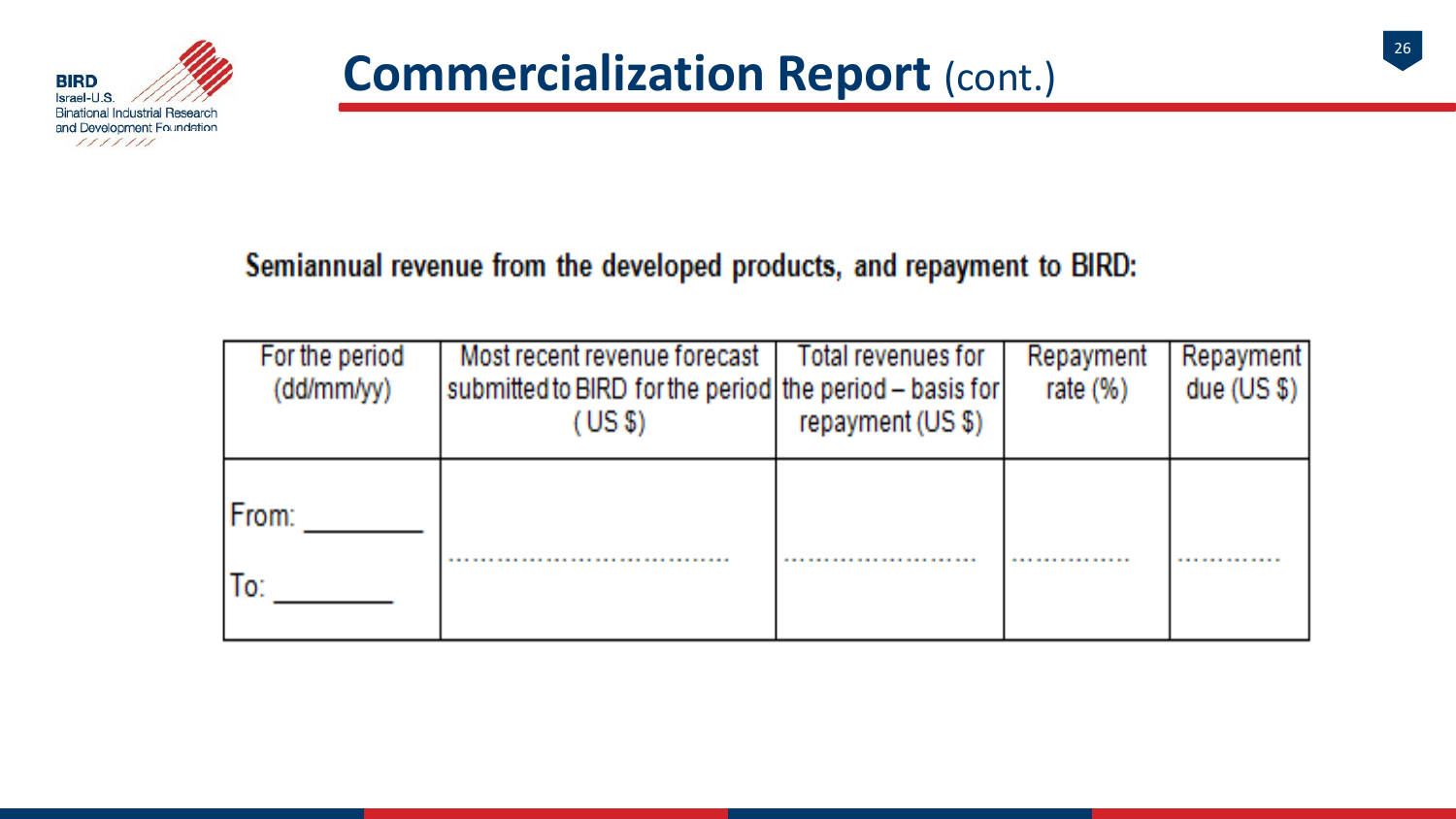

- Please provide Company's total Revenues for the past semiannual calendar year: \$\_\_\_\_\_\_\_\_\_\_\_
- List all products in which the "Innovation" is used, in whole or in part, including products not mentioned in the project proposal and including all products reported in the sales report above:
- If the products were not developed to commercial readiness, is there a substantial possibility that they will in the future? If yes, when and what does it depend on?
- Has the technology developed in the project also been commercialized by your partnering company to the BIRD project? **Yes/No**
- Was service or maintenance revenue derived from sales of the developed products? **Yes/No**
- If yes, please include it in the sales report below.
- Please furnish, as an attachment, a separate report on income derived from licensing or sales of the technology developed in the BIRD project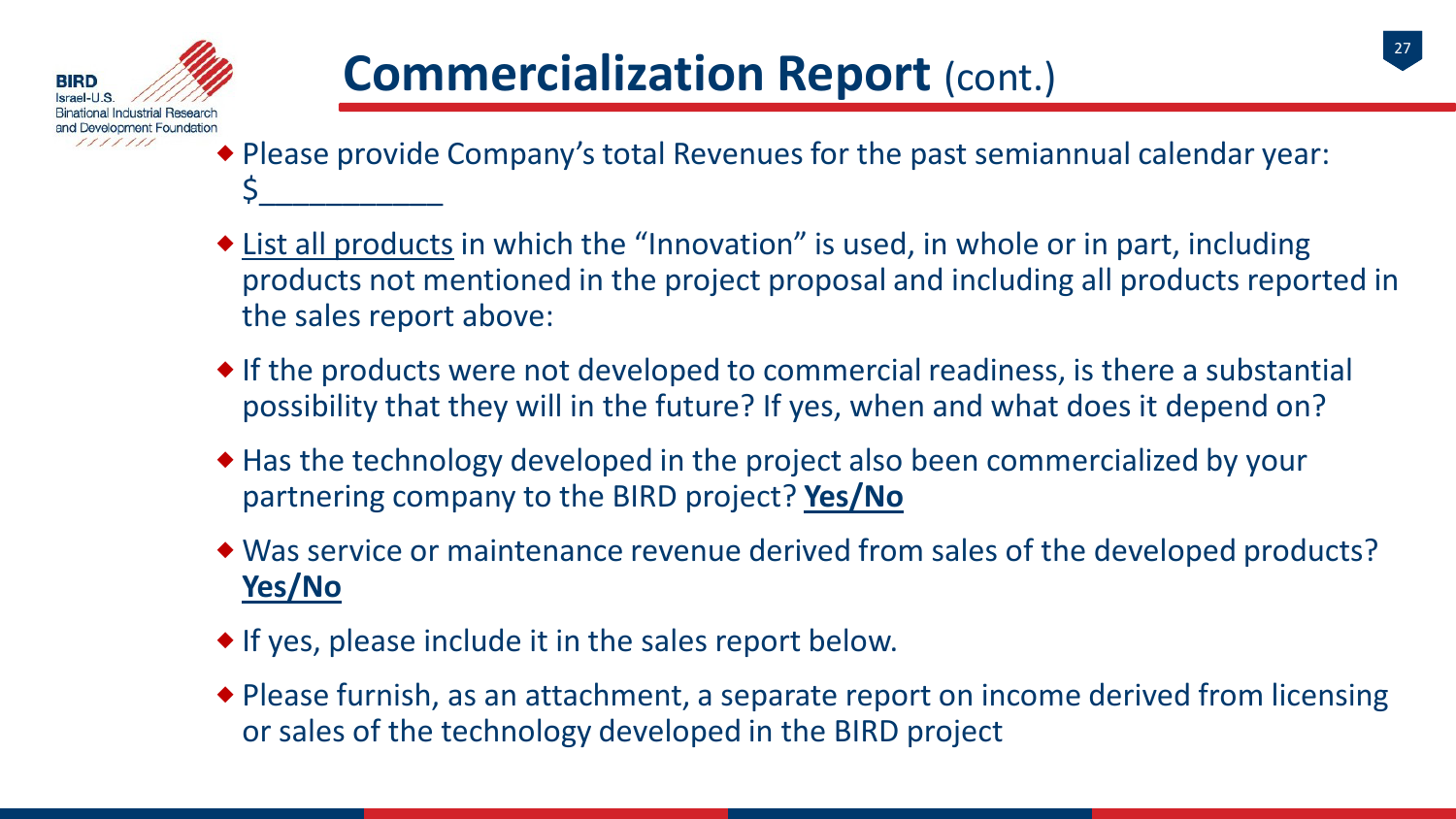

 Forecast of semiannual revenue (basis for repayments to BIRD) for the next 4 semiannual periods:



 The undersigned confirm that this report is prepared from the company's accounting records in which all commercialization activity relevant to the Cooperation and Project Funding Agreement, subject to repayments are recorded and that this report is accurate and true in its contents.

| $\blacklozenge$ | <b>Company Officer Accounting Official</b> |  |  |  |  |
|-----------------|--------------------------------------------|--|--|--|--|
|                 | Signature:                                 |  |  |  |  |
|                 | <b>Printed Name:</b>                       |  |  |  |  |
|                 | Title/Position:                            |  |  |  |  |
|                 | $E$ -mail:                                 |  |  |  |  |
|                 | <b>Date Submitted:</b>                     |  |  |  |  |